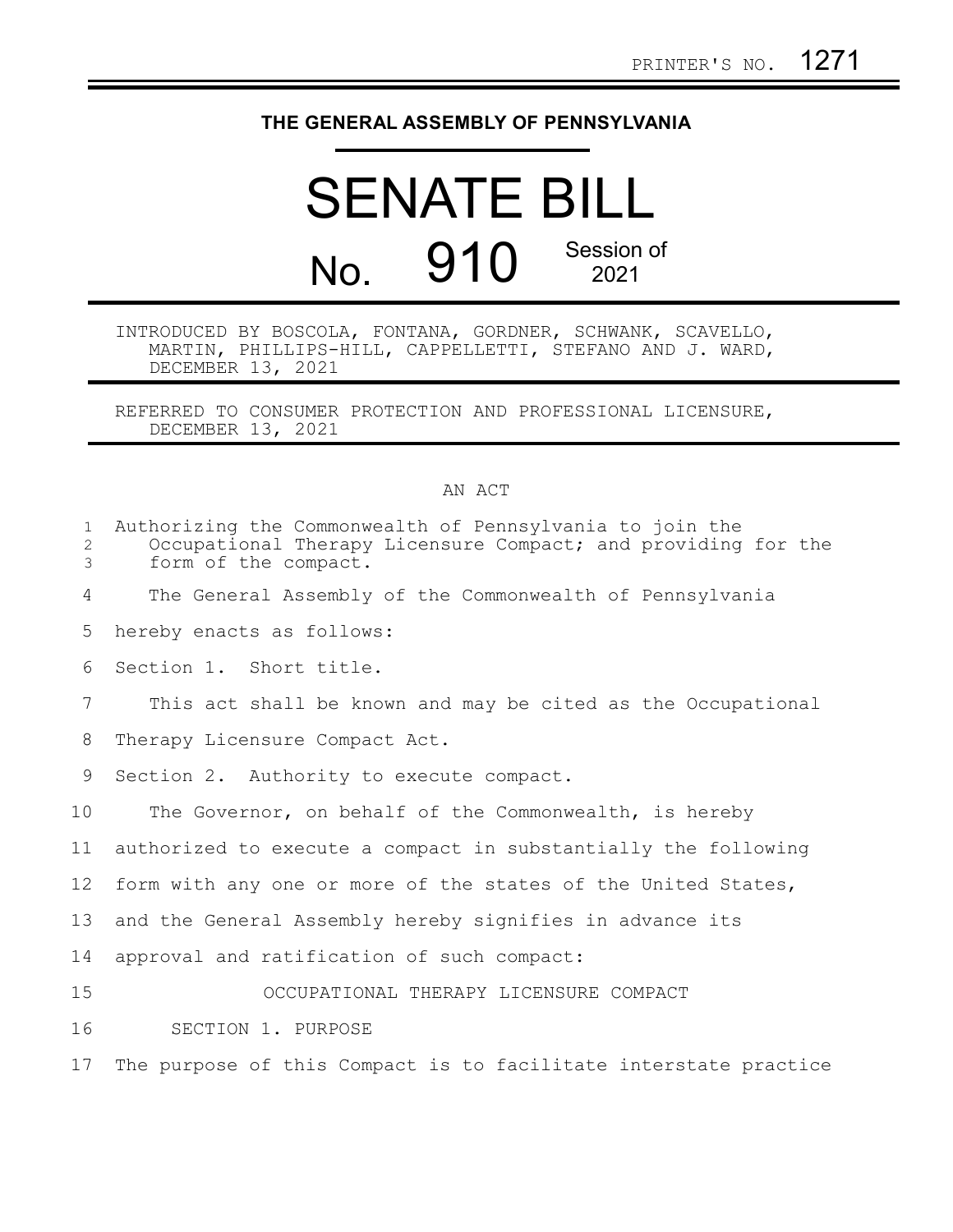of Occupational Therapy with the goal of improving public access to Occupational Therapy services. The Practice of Occupational Therapy occurs in the State where the patient/client is located at the time of the patient/client encounter. The Compact preserves the regulatory authority of States to protect public health and safety through the current system of State licensure. This Compact is designed to achieve the following objectives: A. Increase public access to Occupational Therapy services by providing for the mutual recognition of other Member 1 2 3 4 5 6 7 8 9

State licenses; 10

 B. Enhance the States' ability to protect the public's health and safety; 11 12

 C. Encourage the cooperation of Member States in regulating multi-State Occupational Therapy Practice; 13 14

D. Support spouses of relocating military members; E. Enhance the exchange of licensure, investigative, and disciplinary information between Member States; 15 16 17

 F. Allow a Remote State to hold a provider of services with a Compact Privilege in that State accountable to that State's practice standards; and 18 19 20

 G. Facilitate the use of Telehealth technology in order to increase access to Occupational Therapy services. 21 22

 SECTION 2. DEFINITIONS 23

As used in this Compact, and except as otherwise provided, the following definitions shall apply: 24 25

 A. "Active Duty Military" means full-time duty status in the active uniformed service of the United States, including members of the National Guard and Reserve on active duty orders pursuant to 10 U.S.C. Chapter 1209 and 10 U.S.C. Chapter 1211. B. "Adverse Action" means any administrative, civil, 26 27 28 29 30

20210SB0910PN1271 - 2 -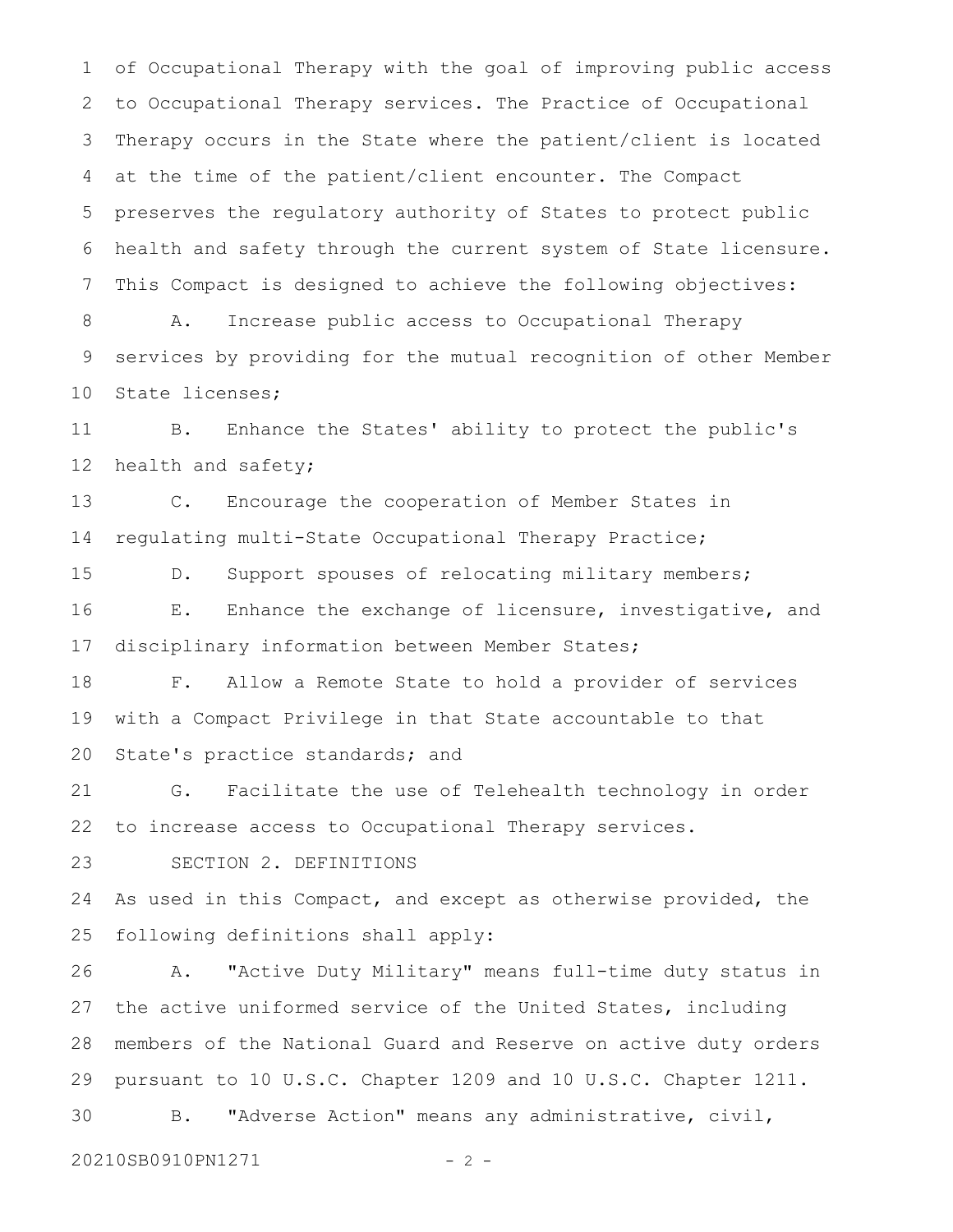equitable, or criminal action permitted by a State's laws which is imposed by a Licensing Board or other authority against an Occupational Therapist or Occupational Therapy Assistant, including actions against an individual's license or Compact Privilege such as censure, revocation, suspension, probation, monitoring of the Licensee, or restriction on the Licensee's practice. 1 2 3 4 5 6 7

 C. "Alternative Program" means a non-disciplinary monitoring process approved by an Occupational Therapy Licensing Board. 8 9 10

 D. "Compact Privilege" means the authorization, which is equivalent to a license, granted by a Remote State to allow a Licensee from another Member State to practice as an Occupational Therapist or practice as an Occupational Therapy Assistant in the Remote State under its laws and rules. The Practice of Occupational Therapy occurs in the Member State where the patient/client is located at the time of the patient/client encounter. 11 12 13 14 15 16 17 18

 E. "Continuing Competence/Education" means a requirement, as a condition of license renewal, to provide evidence of participation in, and/or completion of, educational and professional activities relevant to practice or area of work. 19 20 21 22

 F. "Current Significant Investigative Information" means Investigative Information that a Licensing Board, after an inquiry or investigation that includes notification and an opportunity for the Occupational Therapist or Occupational Therapy Assistant to respond, if required by State law, has reason to believe is not groundless and, if proved true, would indicate more than a minor infraction. 23 24 25 26 27 28 29

 G. "Data System" means a repository of information about 20210SB0910PN1271 - 3 -30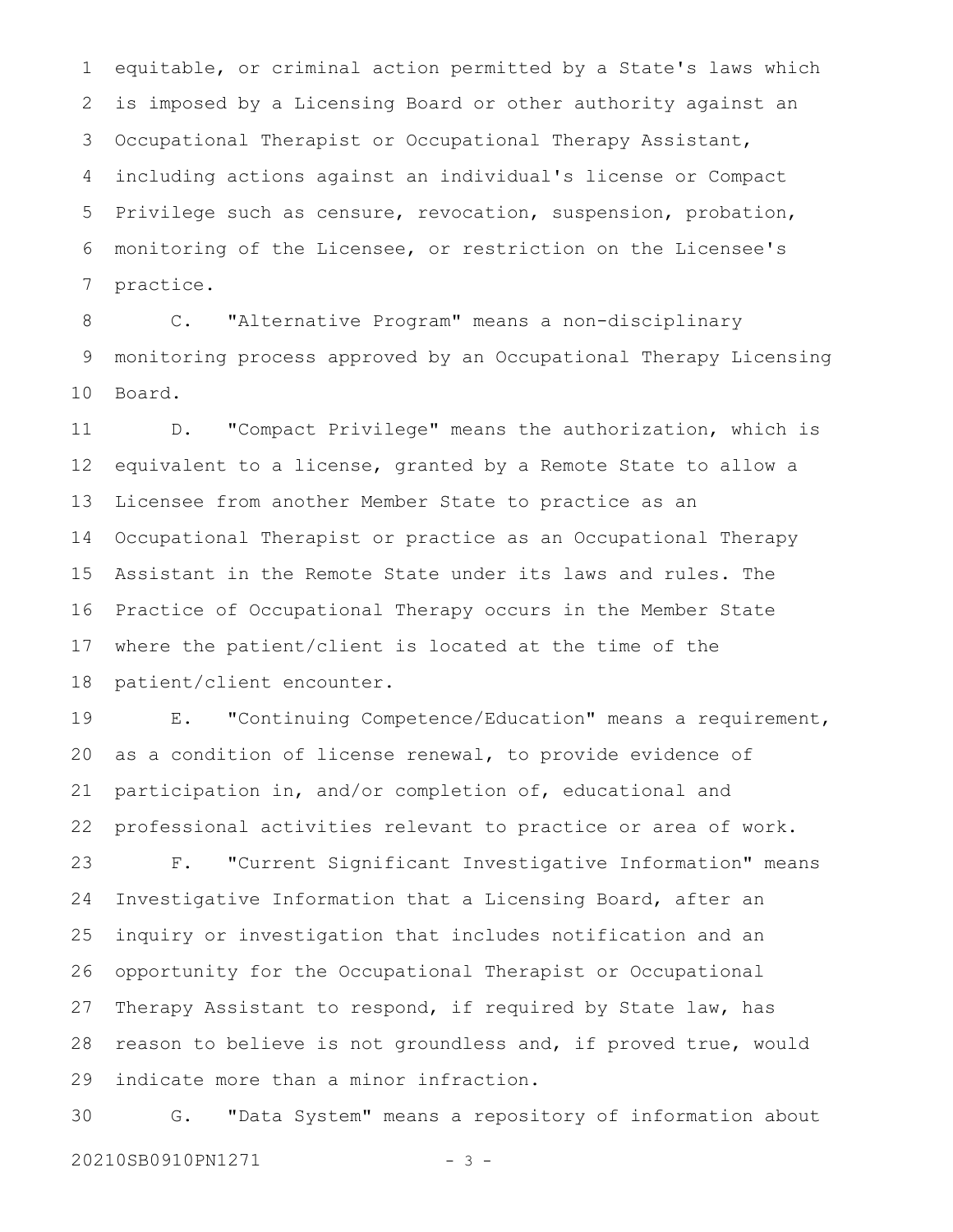Licensees, including but not limited to license status, Investigative Information, Compact Privileges, and Adverse Actions. 1 2 3

 H. "Encumbered License" means a license in which an Adverse Action restricts the Practice of Occupational Therapy by the Licensee or said Adverse Action has been reported to the National Practitioners Data Bank (NPDB). 4 5 6 7

 I. "Executive Committee" means a group of directors elected or appointed to act on behalf of, and within the powers granted to them by, the Commission. 8 9 10

 J. "Home State" means the Member State that is the Licensee's Primary State of Residence. 11 12

 K. "Impaired Practitioner" means individuals whose professional practice is adversely affected by substance abuse, addiction, or other health-related conditions. 13 14 15

 L. "Investigative Information" means information, records, and/or documents received or generated by an Occupational Therapy Licensing Board pursuant to an investigation. 16 17 18 19

 M. "Jurisprudence Requirement" means the assessment of an individual's knowledge of the laws and rules governing the Practice of Occupational Therapy in a State. 20 21 22

 N. "Licensee" means an individual who currently holds an authorization from the State to practice as an Occupational Therapist or as an Occupational Therapy Assistant. 23 24 25

 O. "Member State" means a State that has enacted the Compact. 26 27

 P. "Occupational Therapist" means an individual who is licensed by a State to practice Occupational Therapy. 28 29

 Q. "Occupational Therapy Assistant" means an individual 20210SB0910PN1271 - 4 -30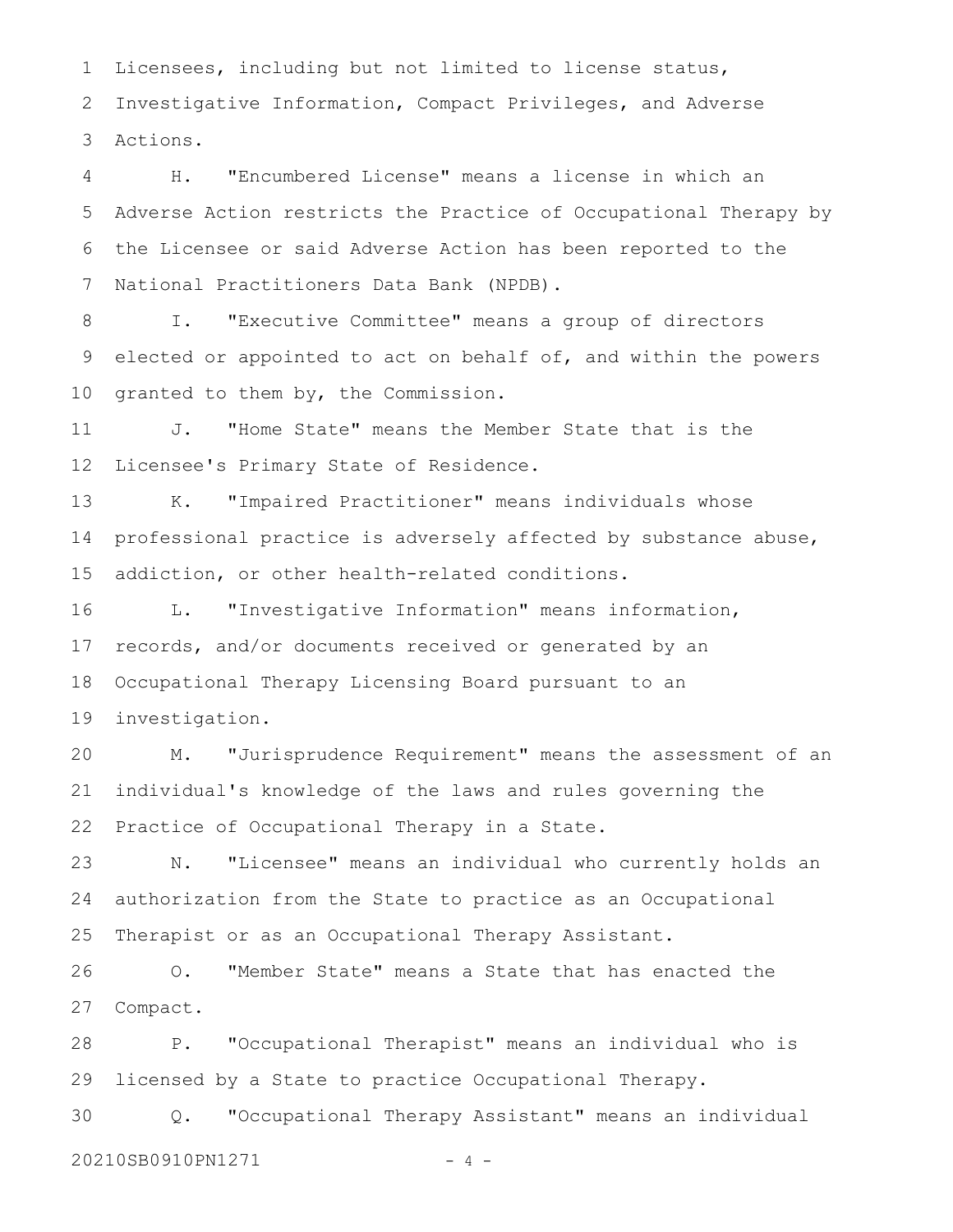who is licensed by a State to assist in the Practice of Occupational Therapy. 1 2

 R. "Occupational Therapy," "Occupational Therapy Practice," and the "Practice of Occupational Therapy" mean the care and services provided by an Occupational Therapist or an Occupational Therapy Assistant as set forth in the Member State's statutes and regulations. 3 4 5 6 7

 S. "Occupational Therapy Compact Commission" or "Commission" means the national administrative body whose membership consists of all States that have enacted the Compact. T. "Occupational Therapy Licensing Board" or "Licensing Board" means the agency of a State that is authorized to license and regulate Occupational Therapists and Occupational Therapy Assistants. 8 9 10 11 12 13 14

 U. "Primary State of Residence" means the state (also known as the Home State) in which an Occupational Therapist or Occupational Therapy Assistant who is not Active Duty Military declares a primary residence for legal purposes as verified by: driver's license, federal income tax return, lease, deed, mortgage or voter registration or other verifying documentation as further defined by Commission Rules. 15 16 17 18 19 20 21

 V. "Remote State" means a Member State other than the Home State, where a Licensee is exercising or seeking to exercise the Compact Privilege. 22 23 24

 W. "Rule" means a regulation promulgated by the Commission that has the force of law. 25 26

 X. "State" means any state, commonwealth, district, or territory of the United States of America that regulates the Practice of Occupational Therapy. 27 28 29

 Y. "Single-State License" means an Occupational Therapist 20210SB0910PN1271 - 5 -30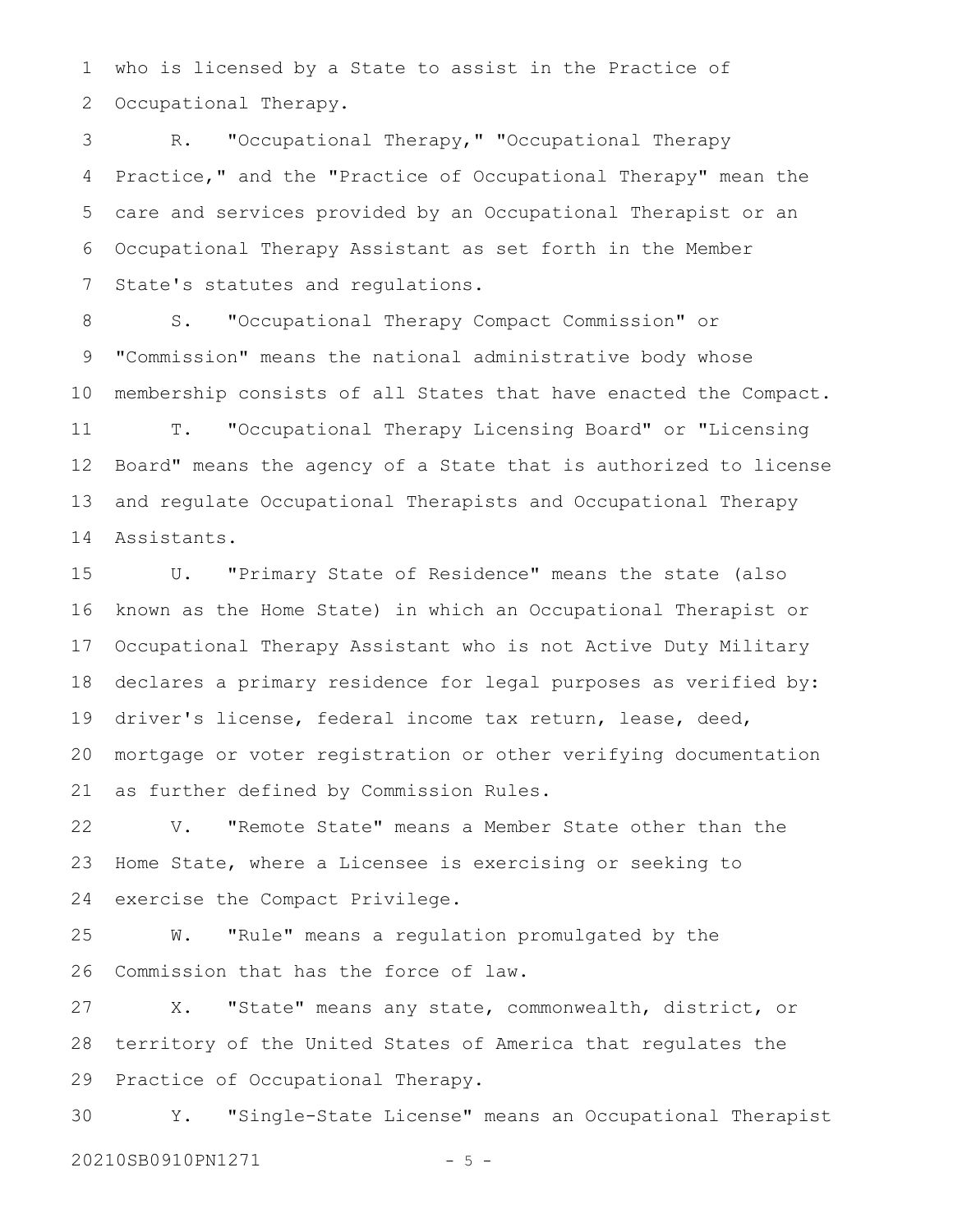or Occupational Therapy Assistant license issued by a Member State that authorizes practice only within the issuing State and does not include a Compact Privilege in any other Member State. Z. "Telehealth" means the application of telecommunication technology to deliver Occupational Therapy services for assessment, intervention and/or consultation. SECTION 3. STATE PARTICIPATION IN THE COMPACT A. To participate in the Compact, a Member State shall: 1. License Occupational Therapists and Occupational Therapy Assistants 2. Participate fully in the Commission's Data System, including but not limited to using the Commission's unique identifier as defined in Rules of the Commission; 3. Have a mechanism in place for receiving and investigating complaints about Licensees; 4. Notify the Commission, in compliance with the terms of the Compact and Rules, of any Adverse Action or the availability of Investigative Information regarding a Licensee; 5. In connection with an application for a Compact Privilege under this Compact, for the purpose of administering the criminal history background check in this Commonwealth, the following shall apply: a. A Member State shall, within a time frame established by the Commission, require a criminal background check for a Licensee seeking/applying for a Compact Privilege whose Primary State of Residence is that Member State, by requiring the applicant to submit to the Federal Bureau of Investigation a national criminal history background check; 1 2 3 4 5 6 7 8 9 10 11 12 13 14 15 16 17 18 19 20 21 22 23 24 25 26 27 28

 b. In addition to the requirement under subsection a., an applicant shall submit fingerprints or other biometric-29 30

20210SB0910PN1271 - 6 -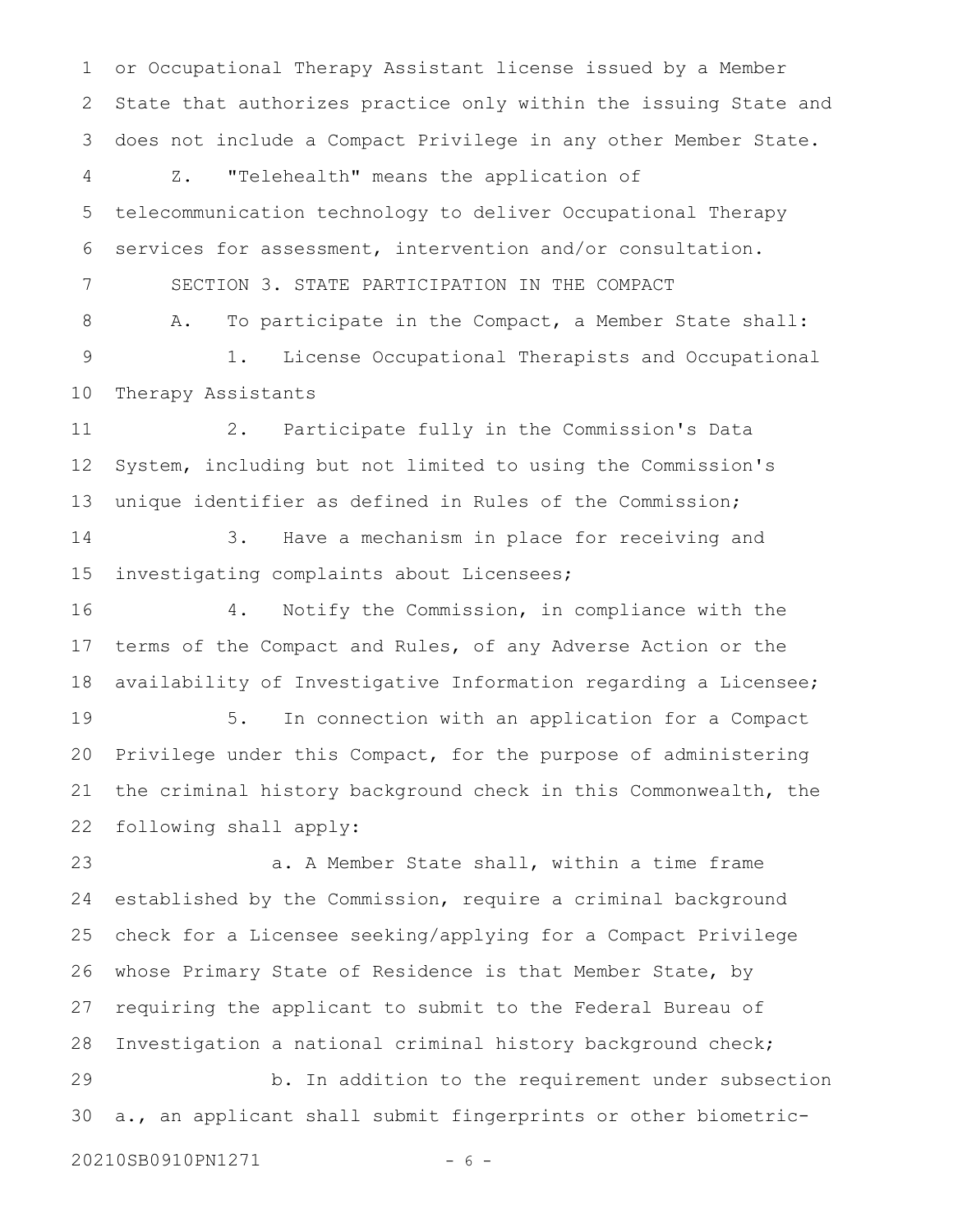based information and other identifying information to the Pennsylvania State Police or its designee. The Pennsylvania State Police or its designee shall submit the fingerprints to the Federal Bureau of Investigation for a national criminal history background check; 1 2 3 4 5

 c. Criminal information under this section shall be interpreted and used by the Department of State solely to determine an applicant's eligibility for the issuance of a multistate license. The Department of State shall not disseminate the criminal history information to the Commission. The criminal history information under this subsection shall be exempt from the limitations under 18 Pa.C.S. § 9121(b)(2) (relating to general regulations); 6 7 8 9 10 11 12 13

14

6. Comply with the Rules of the Commission;

 7. Utilize only a recognized national examination as a requirement for licensure pursuant to the Rules of the Commission; and 15 16 17

 8. Have Continuing Competence/Education requirements as a condition for license renewal. 18 19

 B. A Member State shall grant the Compact Privilege to a Licensee holding a valid unencumbered license in another Member State in accordance with the terms of the Compact and Rules. 20 21 22

 C. Member States may charge a fee for granting a Compact Privilege. 23 24

 D. A Member State shall provide for the State's delegate to attend all Occupational Therapy Compact Commission meetings. 25 26

 E. Individuals not residing in a Member State shall continue to be able to apply for a Member State's Single-State License as provided under the laws of each Member State. However, the Single-State License granted to these individuals 27 28 29 30

20210SB0910PN1271 - 7 -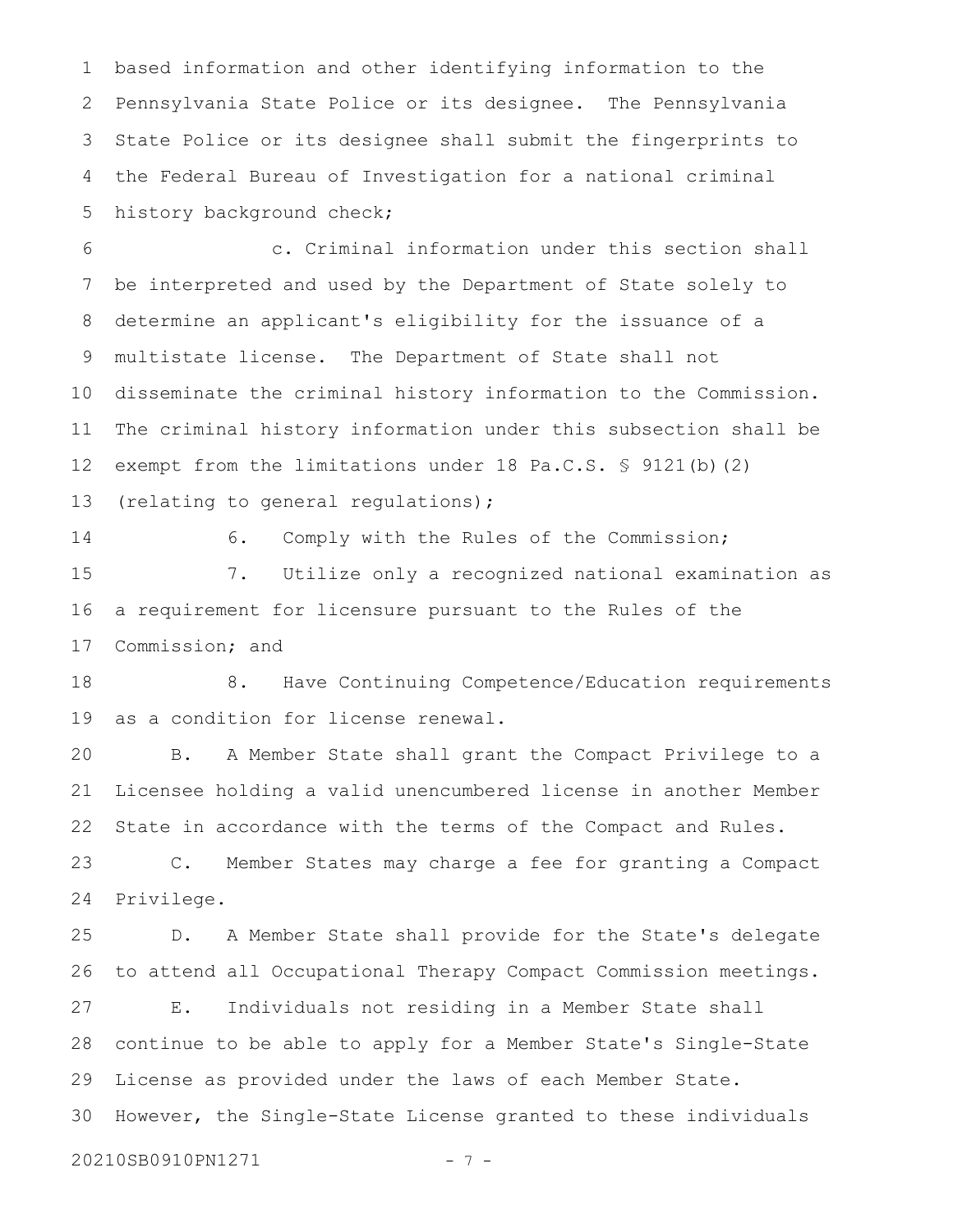shall not be recognized as granting the Compact Privilege in any other Member State. 1 2

 F. Nothing in this Compact shall affect the requirements established by a Member State for the issuance of a Single-State License. 3 4 5

 SECTION 4. COMPACT PRIVILEGE A. To exercise the Compact Privilege under the terms and provisions of the Compact, the Licensee shall: 1. Hold a license in the Home State; 2. Have a valid United States Social Security Number or National Practitioner Identification number; 3. Have no encumbrance on any State license; 4. Be eligible for a Compact Privilege in any Member State in accordance with Section 4D, F, G, and H; 5. Have paid all fines and completed all requirements resulting from any Adverse Action against any license or Compact Privilege, and two years have elapsed from the date of such completion; 6. Notify the Commission that the Licensee is seeking the Compact Privilege within a Remote State(s); 7. Pay any applicable fees, including any State fee, for the Compact Privilege; 8. Complete a criminal background check in accordance with Section 3A(5); a. The Licensee shall be responsible for the payment of any fee associated with the completion of a criminal background check. 9. Meet any Jurisprudence Requirements established by the Remote State(s) in which the Licensee is seeking a Compact Privilege; and 6 7 8 9 10 11 12 13 14 15 16 17 18 19 20 21 22 23 24 25 26 27 28 29 30

20210SB0910PN1271 - 8 -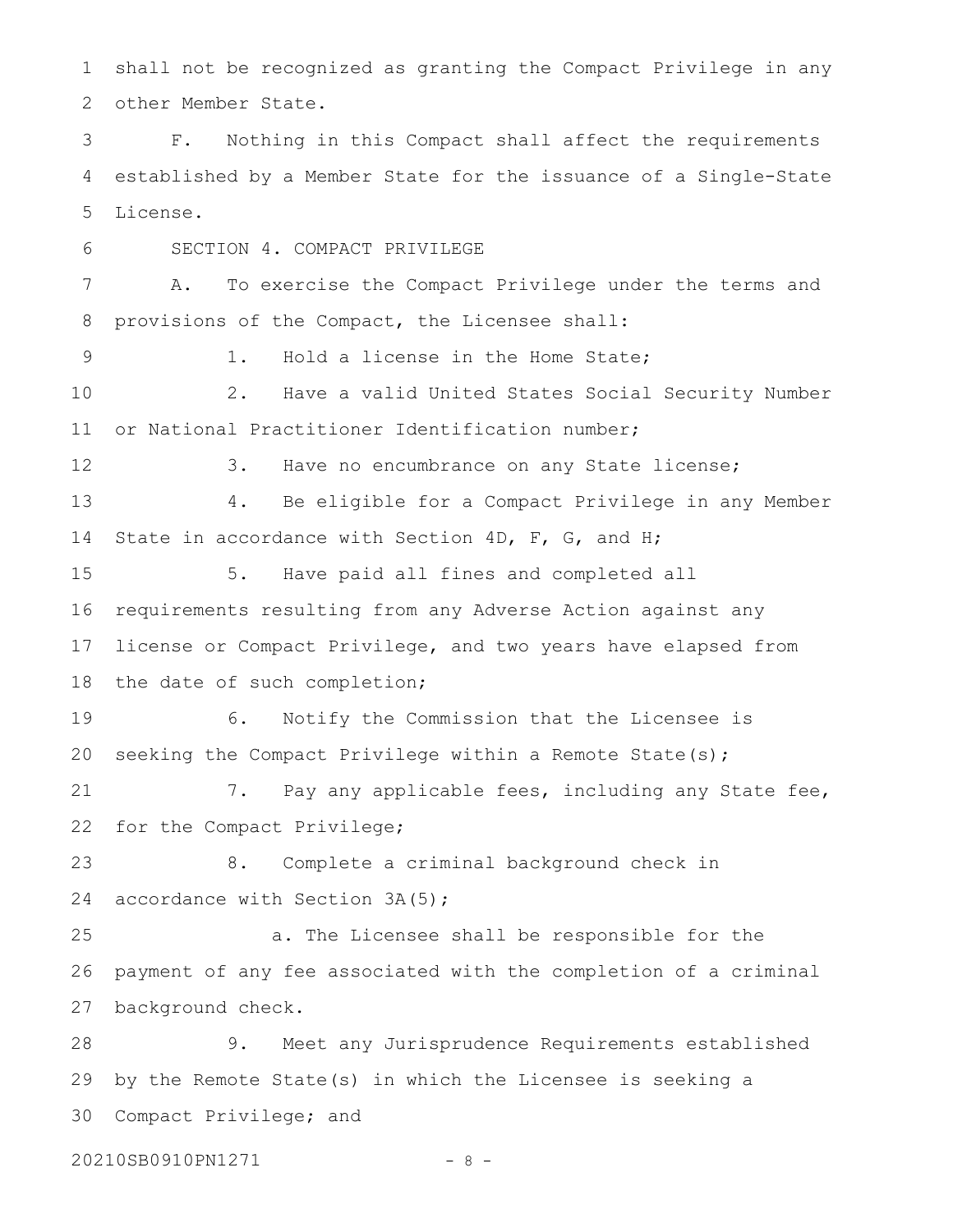10. Report to the Commission Adverse Action taken by any non-Member State within 30 days from the date the Adverse Action is taken. 1 2 3

 B. The Compact Privilege is valid until the expiration date of the Home State license. The Licensee must comply with the requirements of Section 4A to maintain the Compact Privilege in the Remote State. 4 5 6 7

 C. A Licensee providing Occupational Therapy in a Remote State under the Compact Privilege shall function within the laws and regulations of the Remote State. 8 9 10

 D. Occupational Therapy Assistants practicing in a Remote State shall be supervised by an Occupational Therapist licensed or holding a Compact Privilege in that Remote State. 11 12 13

 E. A Licensee providing Occupational Therapy in a Remote State is subject to that State's regulatory authority. A Remote State may, in accordance with due process and that State's laws, remove a Licensee's Compact Privilege in the Remote State for a specific period of time, impose fines, and/or take any other necessary actions to protect the health and safety of its citizens. The Licensee may be ineligible for a Compact Privilege in any State until the specific time for removal has passed and all fines are paid. 14 15 16 17 18 19 20 21 22

 F. If a Home State license is encumbered, the Licensee shall lose the Compact Privilege in any Remote State until the following occur: 23 24 25

 1. The Home State license is no longer encumbered; and 26 27

 2. Two years have elapsed from the date on which the Home State license is no longer encumbered in accordance with Section  $4(F)(1)$ . 28 29 30

20210SB0910PN1271 - 9 -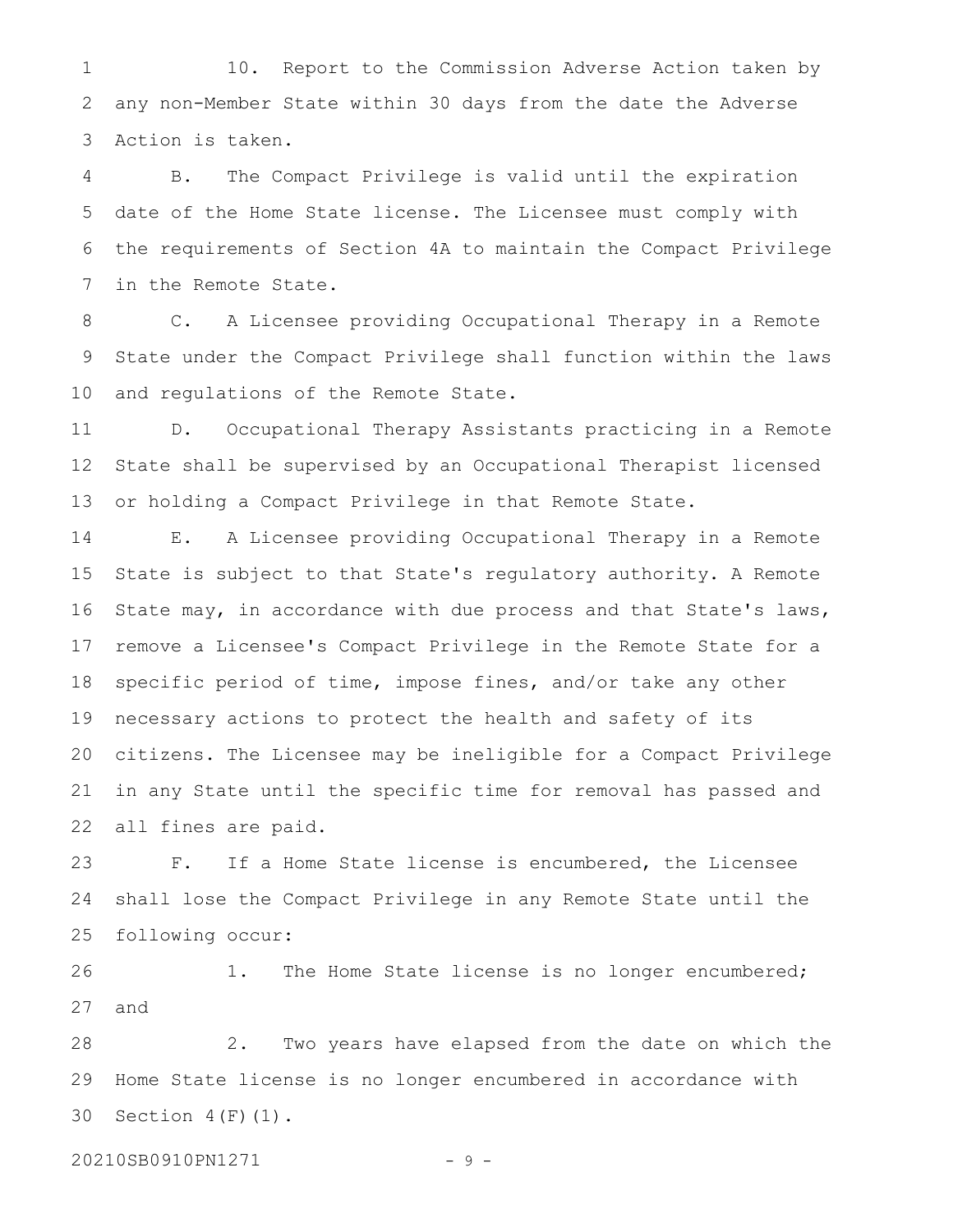G. Once an Encumbered License in the Home State is restored to good standing, the Licensee must meet the requirements of Section 4A to obtain a Compact Privilege in any Remote State. 1 2 3 4

 H. If a Licensee's Compact Privilege in any Remote State is removed, the individual may lose the Compact Privilege in any other Remote State until the following occur: 5 6 7

 1. The specific period of time for which the Compact Privilege was removed has ended; 8 9

 2. All fines have been paid and all conditions have been met; 10 11

 3. Two years have elapsed from the date of completing requirements for  $4(H)(1)$  and  $(2)$ ; and 12 13

 4. The Compact Privileges are reinstated by the Commission, and the compact Data System is updated to reflect reinstatement. 14 15 16

 I. If a Licensee's Compact Privilege in any Remote State is removed due to an erroneous charge, privileges shall be restored through the compact Data System. 17 18 19

 J. Once the requirements of Section 4H have been met, the license must meet the requirements in Section 4A to obtain a Compact Privilege in a Remote State. 20 21 22

 SECTION 5: OBTAINING A NEW HOME STATE LICENSE BY VIRTUE OF COMPACT PRIVILEGE 23 24

 A. An Occupational Therapist or Occupational Therapy Assistant may hold a Home State license, which allows for Compact Privileges in Member States, in only one Member State at a time. 25 26 27 28

 B. If an Occupational Therapist or Occupational Therapy Assistant changes Primary State of Residence by moving between 20210SB0910PN1271 - 10 -29 30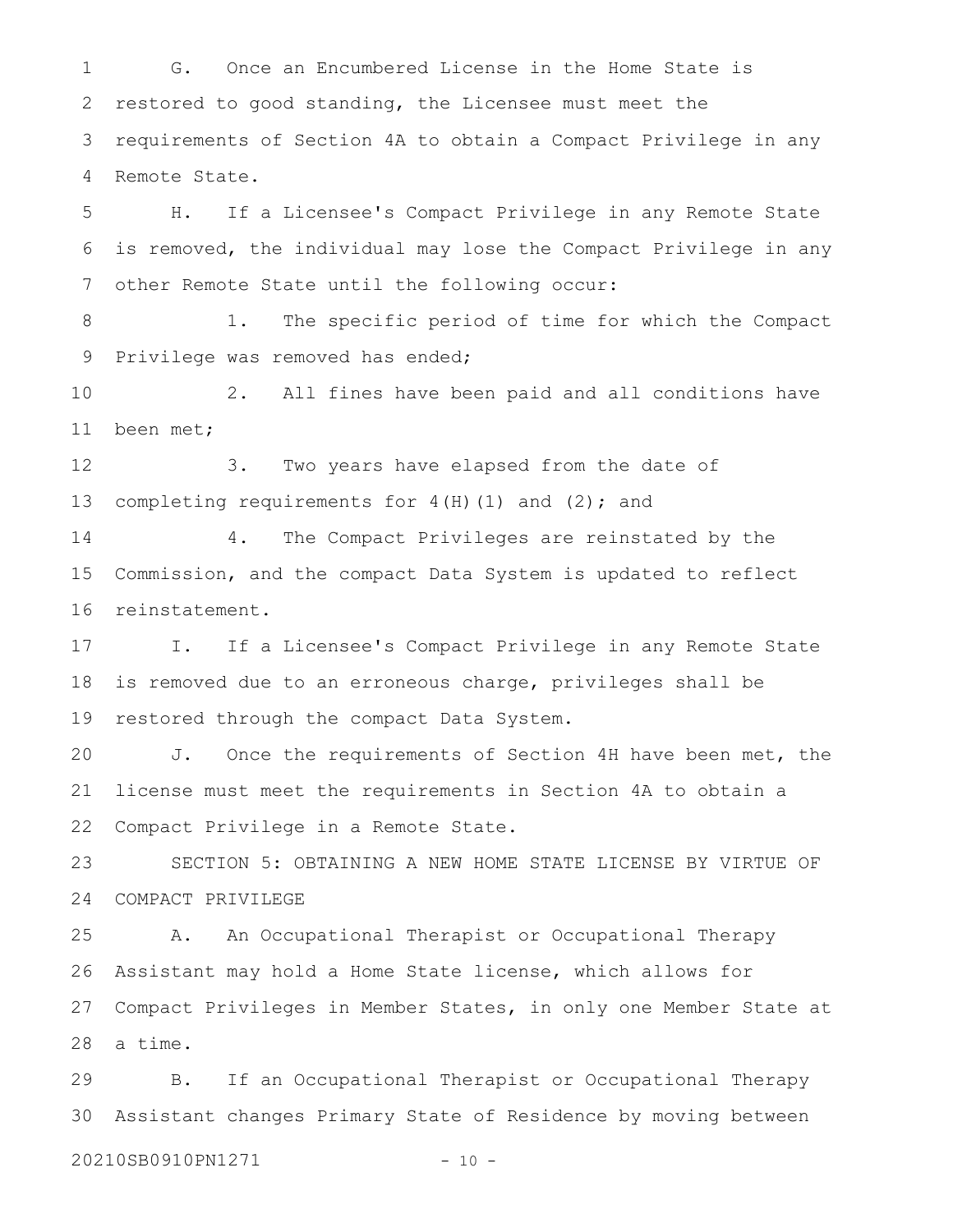two Member States: 1

 1. The Occupational Therapist or Occupational Therapy Assistant shall file an application for obtaining a new Home State license by virtue of a Compact Privilege, pay all applicable fees, and notify the current and new Home State in accordance with applicable Rules adopted by the Commission. 2. Upon receipt of an application for obtaining a new Home State license by virtue of compact privilege, the new Home State shall verify that the Occupational Therapist or Occupational Therapy Assistant meets the pertinent criteria outlined in Section 4 via the Data System, without need for primary source verification except for: a. an FBI fingerprint based criminal background check pursuant to Section 3A(5) if not previously performed or updated pursuant to applicable Rules adopted by the Commission in accordance with Public Law 92-544; b. other criminal background check as required by the new Home State; and c. submission of any requisite Jurisprudence Requirements of the new Home State. 3. The former Home State shall convert the former Home State license into a Compact Privilege once the new Home State has activated the new Home State license in accordance with applicable Rules adopted by the Commission. 4. Notwithstanding any other provision of this Compact, if the Occupational Therapist or Occupational Therapy Assistant cannot meet the criteria in Section 4, the new Home State shall apply its requirements for issuing a new Single-State License. 5. The Occupational Therapist or the Occupational 20210SB0910PN1271 - 11 -2 3 4 5 6 7 8 9 10 11 12 13 14 15 16 17 18 19 20 21 22 23 24 25 26 27 28 29 30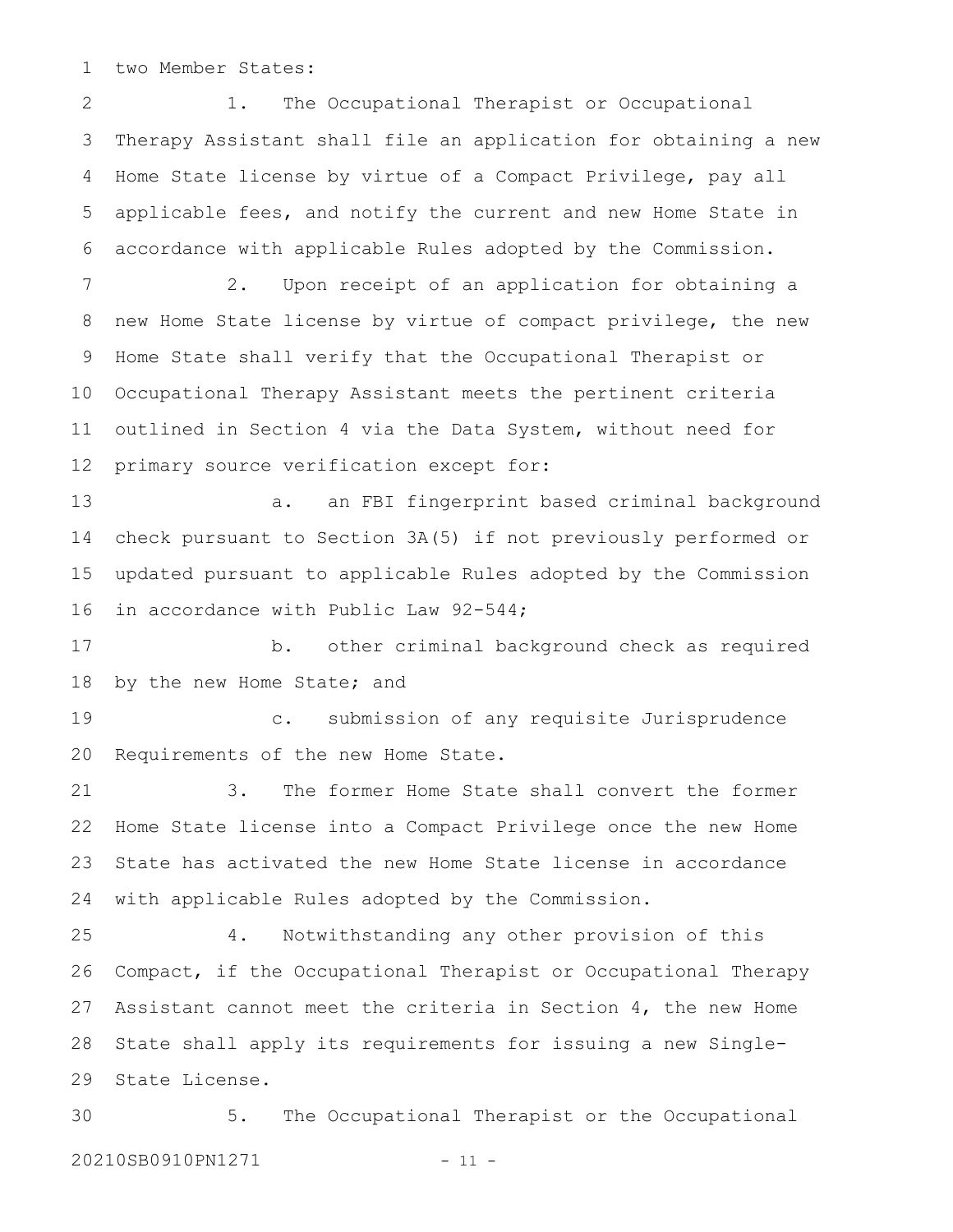Therapy Assistant shall pay all applicable fees to the new Home State in order to be issued a new Home State license. 1 2

 C. If an Occupational Therapist or Occupational Therapy Assistant changes Primary State of Residence by moving from a Member State to a non-Member State, or from a non-Member State to a Member State, the State criteria shall apply for issuance of a Single-State License in the new State. 3 4 5 6 7

 D. Nothing in this compact shall interfere with a Licensee's ability to hold a Single-State License in multiple States; however, for the purposes of this compact, a Licensee shall have only one Home State license. 8 9 10 11

 E. Nothing in this Compact shall affect the requirements established by a Member State for the issuance of a Single-State License. 12 13 14

 SECTION 6. ACTIVE DUTY MILITARY PERSONNEL OR THEIR SPOUSES A. Active Duty Military personnel, or their spouses, shall designate a Home State where the individual has a current license in good standing. The individual may retain the Home State designation during the period the service member is on active duty. Subsequent to designating a Home State, the individual shall only change their Home State through application for licensure in the new State or through the process described in Section 5. 15 16 17 18 19 20 21 22 23

24

SECTION 7. ADVERSE ACTIONS

 A. A Home State shall have exclusive power to impose Adverse Action against an Occupational Therapist's or Occupational Therapy Assistant's license issued by the Home State. 25 26 27 28

 B. In addition to the other powers conferred by State law, a Remote State shall have the authority, in accordance with 20210SB0910PN1271 - 12 -29 30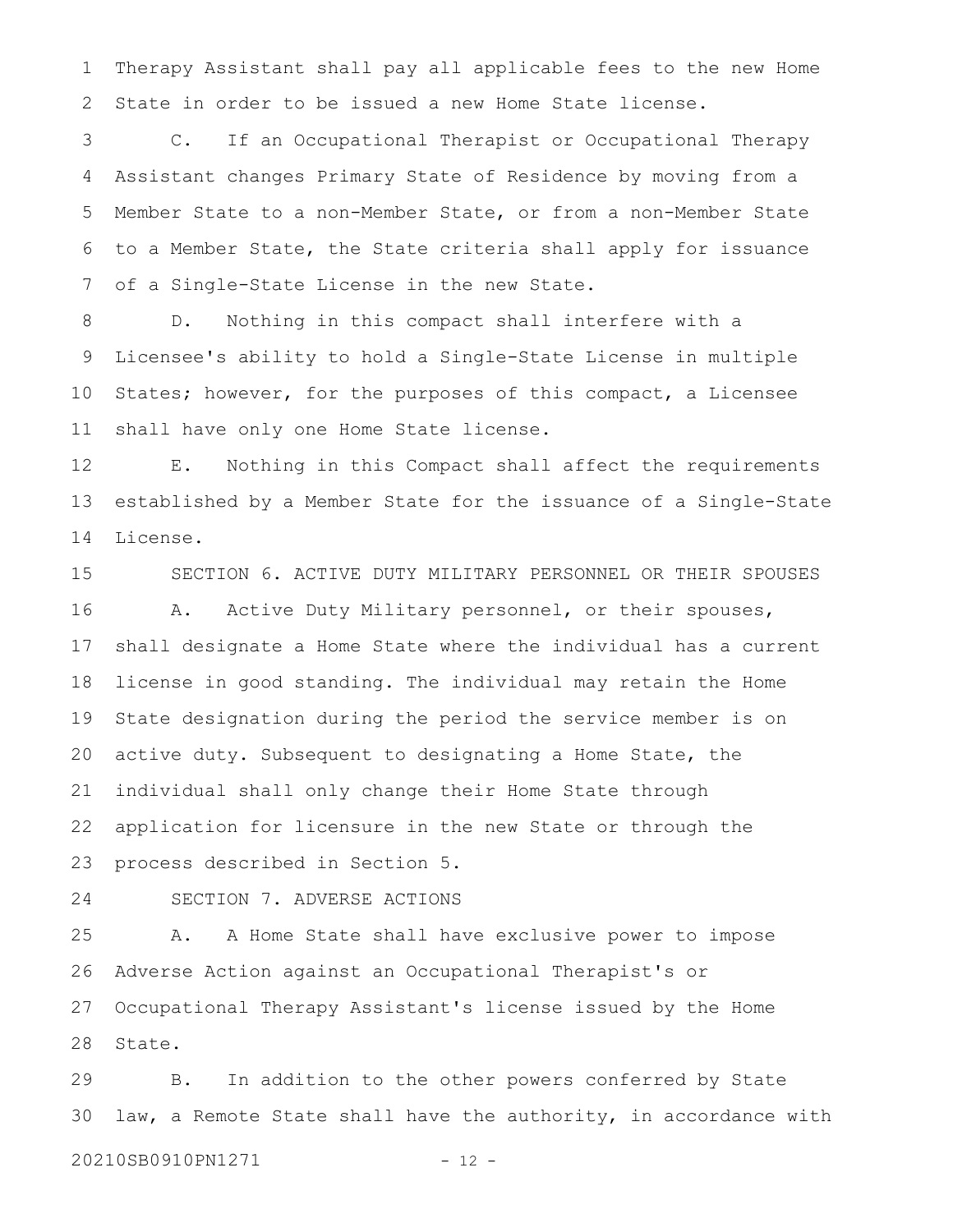existing State due process law, to: 1

 1. Take Adverse Action against an Occupational Therapist's or Occupational Therapy Assistant's Compact Privilege within that Member State. 2 3 4

 2. Issue subpoenas for both hearings and investigations that require the attendance and testimony of witnesses as well as the production of evidence. Subpoenas issued by a Licensing Board in a Member State for the attendance and testimony of witnesses or the production of evidence from another Member State shall be enforced in the latter State by any court of competent jurisdiction, according to the practice and procedure of that court applicable to subpoenas issued in proceedings pending before it. The issuing authority shall pay any witness fees, travel expenses, mileage and other fees required by the service statutes of the State in which the witnesses or evidence are located. 5 6 7 8 9 10 11 12 13 14 15 16

 C. For purposes of taking Adverse Action, the Home State shall give the same priority and effect to reported conduct received from a Member State as it would if the conduct had occurred within the Home State. In so doing, the Home State shall apply its own State laws to determine appropriate action. 17 18 19 20 21

 D. The Home State shall complete any pending investigations of an Occupational Therapist or Occupational Therapy Assistant who changes Primary State of Residence during the course of the investigations. The Home State, where the investigations were initiated, shall also have the authority to take appropriate action(s) and shall promptly report the conclusions of the investigations to the OT Compact Commission Data System. The Occupational Therapy Compact Commission Data System administrator shall promptly notify the new Home State of 20210SB0910PN1271 - 13 -22 23 24 25 26 27 28 29 30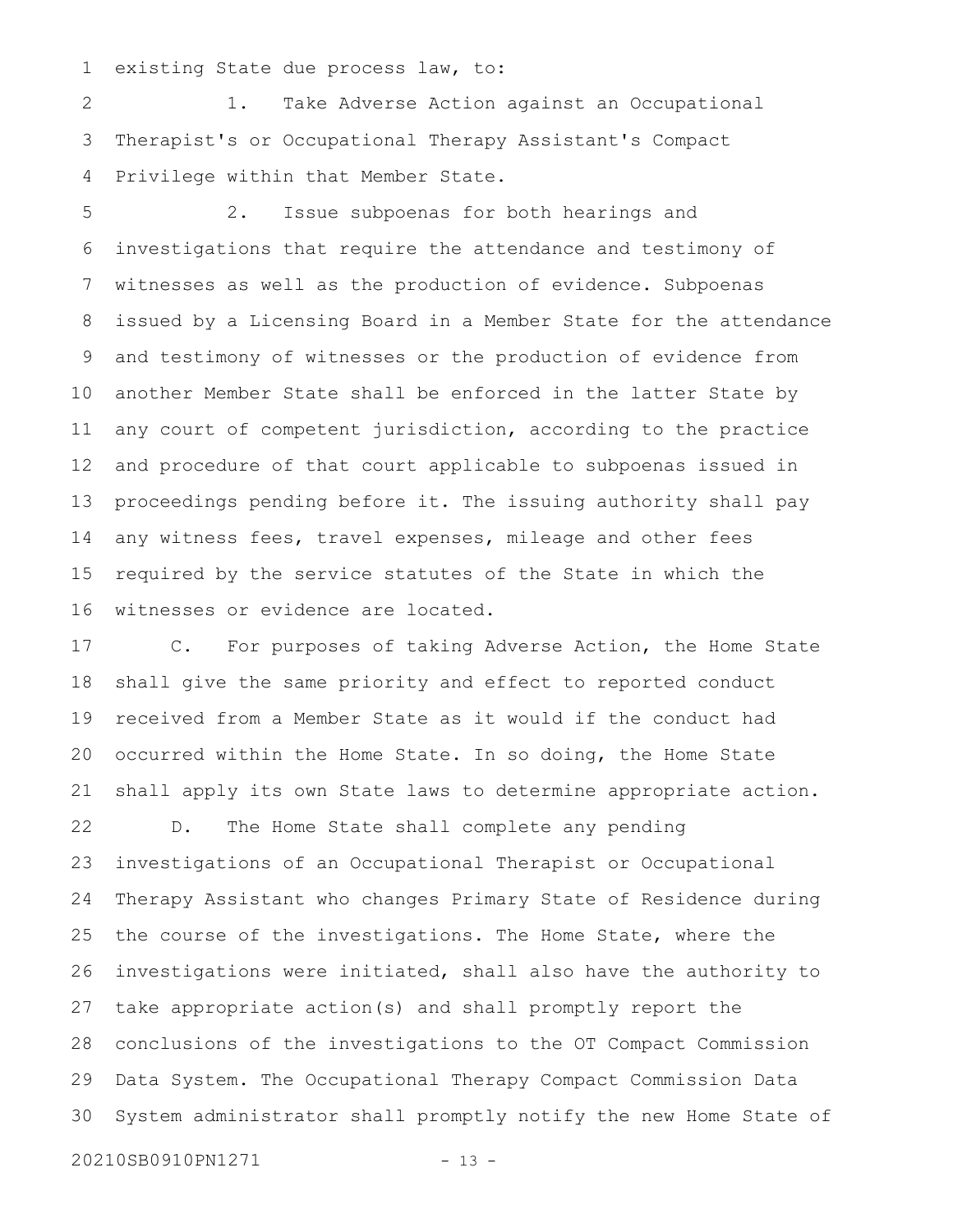any Adverse Actions. 1

 E. A Member State, if otherwise permitted by State law, may recover from the affected Occupational Therapist or Occupational Therapy Assistant the costs of investigations and disposition of cases resulting from any Adverse Action taken against that Occupational Therapist or Occupational Therapy Assistant. 2 3 4 5 6 7

 F. A Member State may take Adverse Action based on the factual findings of the Remote State, provided that the Member State follows its own procedures for taking the Adverse Action. G. Joint Investigations 8 9 10 11

 1. In addition to the authority granted to a Member State by its respective State Occupational Therapy laws and regulations or other applicable State law, any Member State may participate with other Member States in joint investigations of Licensees. 12 13 14 15 16

 2. Member States shall share any investigative, litigation, or compliance materials in furtherance of any joint or individual investigation initiated under the Compact. H. If an Adverse Action is taken by the Home State against an Occupational Therapist's or Occupational Therapy Assistant's license, the Occupational Therapist's or Occupational Therapy Assistant's Compact Privilege in all other Member States shall be deactivated until all encumbrances have been removed from the State license. All Home State disciplinary orders that impose Adverse Action against an Occupational Therapist's or Occupational Therapy Assistant's license shall include a Statement that the Occupational Therapist's or Occupational Therapy Assistant's Compact Privilege is deactivated in all Member States during the pendency of the 20210SB0910PN1271 - 14 -17 18 19 20 21 22 23 24 25 26 27 28 29 30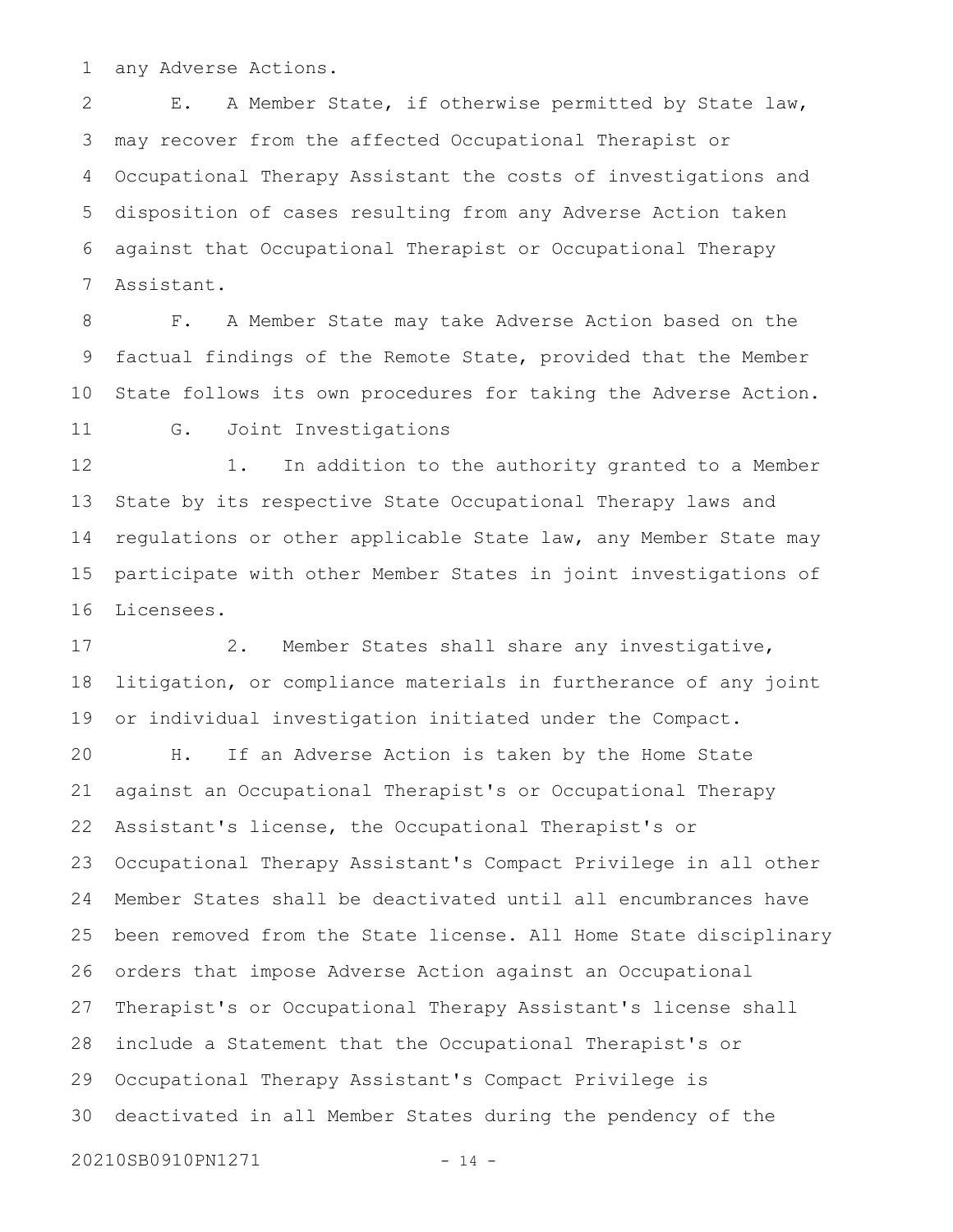order. 1

 I. If a Member State takes Adverse Action, it shall promptly notify the administrator of the Data System. The administrator of the Data System shall promptly notify the Home State of any Adverse Actions by Remote States. 2 3 4 5

 J. Nothing in this Compact shall override a Member State's decision that participation in an Alternative Program may be used in lieu of Adverse Action. 6 7 8

 SECTION 8. ESTABLISHMENT OF THE OCCUPATIONAL THERAPY COMPACT COMMISSION. 9 10

 A. The Compact Member States hereby create and establish a joint public agency known as the Occupational Therapy Compact Commission: 11 12 13

 1. The Commission is an instrumentality of the Compact States. 14 15

 2. Venue is proper and judicial proceedings by or against the Commission shall be brought solely and exclusively in a court of competent jurisdiction where the principal office of the Commission is located. The Commission may waive venue and jurisdictional defenses to the extent it adopts or consents to participate in alternative dispute resolution proceedings. 16 17 18 19 20 21

 3. Nothing in this Compact shall be construed to be a waiver of sovereign immunity. 22 23

24

B. Membership, Voting, and Meetings

 1. Each Member State shall have and be limited to one (1) delegate selected by that Member State's Licensing Board. 25 26 27

 2. The delegate shall be either: 28

 a. A current member of the Licensing Board, who is an Occupational Therapist, Occupational Therapy Assistant, or 20210SB0910PN1271 - 15 -29 30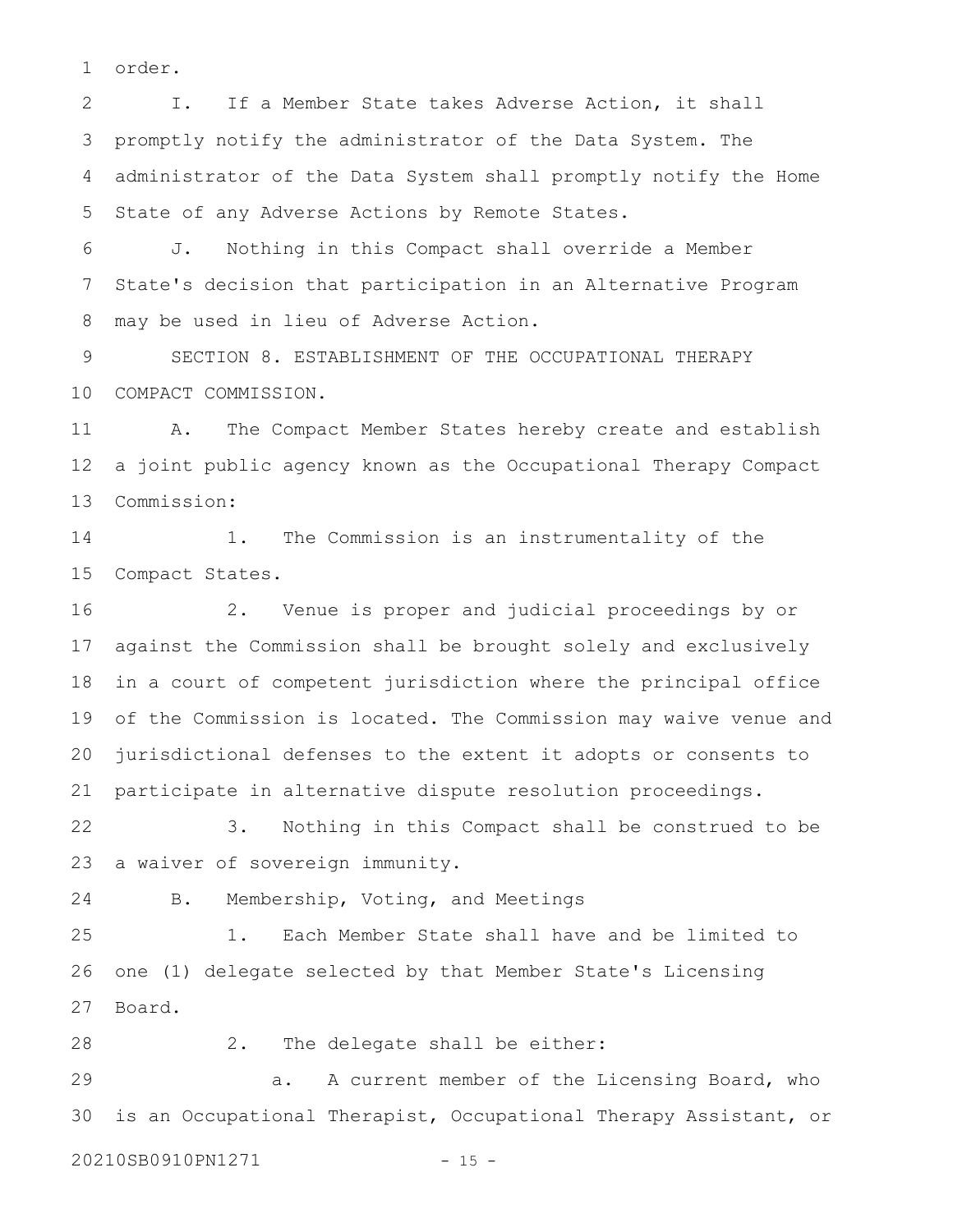public member; or 1

 b. An administrator of the Licensing Board. 3. Any delegate may be removed or suspended from office as provided by the law of the State from which the delegate is appointed. 2 3 4 5

 4. The Member State board shall fill any vacancy occurring in the Commission within 90 days. 6 7

 5. Each delegate shall be entitled to one (1) vote with regard to the promulgation of Rules and creation of bylaws and shall otherwise have an opportunity to participate in the business and affairs of the Commission. A delegate shall vote in person or by such other means as provided in the bylaws. The bylaws may provide for delegates' participation in meetings by telephone or other means of communication. 8 9 10 11 12 13 14

 6. The Commission shall meet at least once during each calendar year. Additional meetings shall be held as set forth in the bylaws. 15 16 17

 7. The Commission shall establish by Rule a term of office for delegates. 18 19

 C. The Commission shall have the following powers and duties: 20 21

 1. Establish a Code of Ethics for the Commission; 2. Establish the fiscal year of the Commission; 3. Establish bylaws; 22 23 24

 4. Maintain its financial records in accordance with the bylaws; 25 26

 5. Meet and take such actions as are consistent with the provisions of this Compact and the bylaws; 27 28

 6. Promulgate uniform Rules to facilitate and coordinate implementation and administration of this Compact. 29 30

20210SB0910PN1271 - 16 -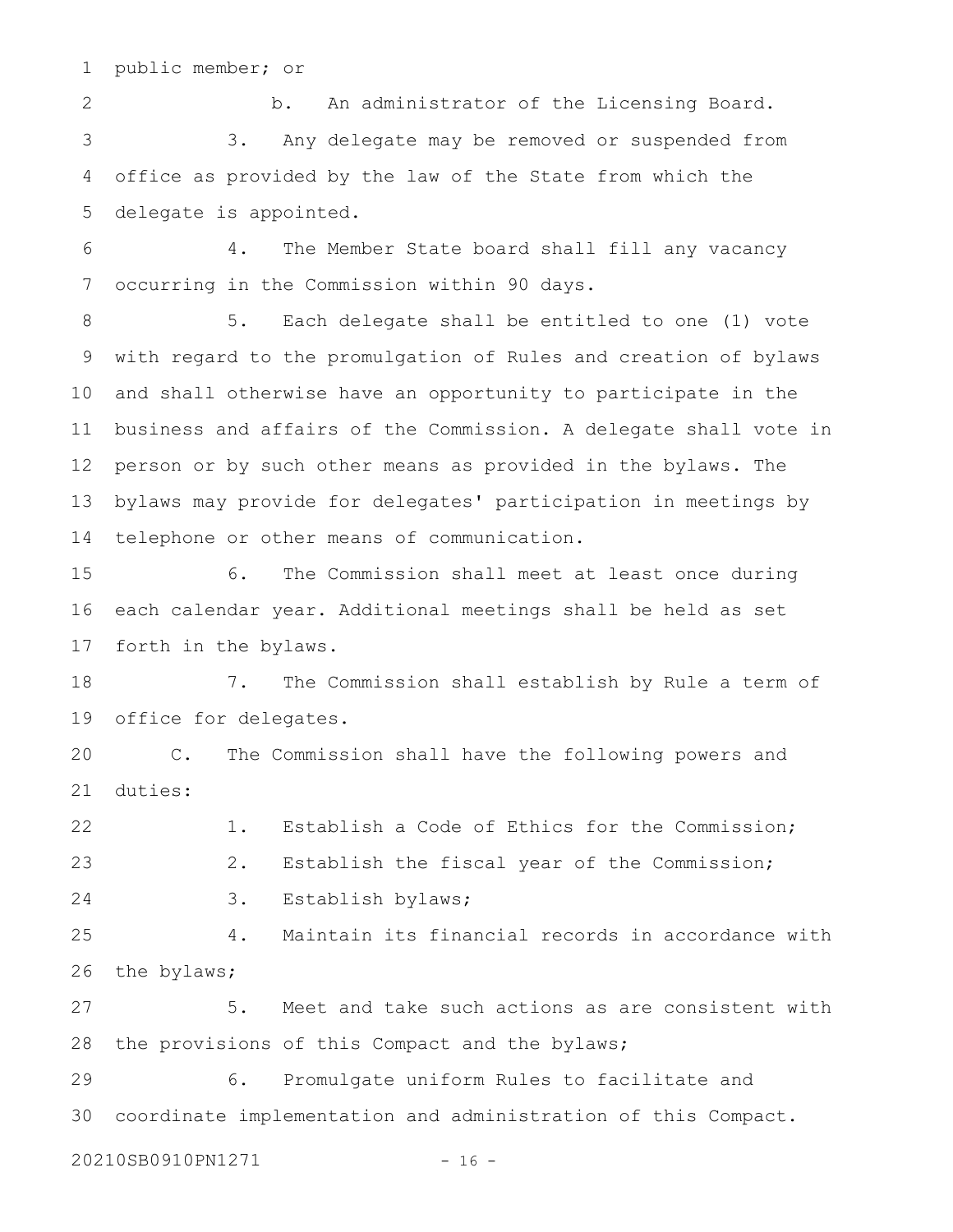The Rules shall have the force and effect of law and shall be binding in all Member States; 1 2

 7. Bring and prosecute legal proceedings or actions in the name of the Commission, provided that the standing of any State Occupational Therapy Licensing Board to sue or be sued under applicable law shall not be affected; 3 4 5 6

8. Purchase and maintain insurance and bonds; 9. Borrow, accept, or contract for services of personnel, including, but not limited to, employees of a Member State; 7 8 9 10

 10. Hire employees, elect or appoint officers, fix compensation, define duties, grant such individuals appropriate authority to carry out the purposes of the Compact, and establish the Commission's personnel policies and programs relating to conflicts of interest, qualifications of personnel, and other related personnel matters; 11 12 13 14 15 16

 11. Accept any and all appropriate donations and grants of money, equipment, supplies, materials and services, and receive, utilize and dispose of the same; provided that at all times the Commission shall avoid any appearance of impropriety and/or conflict of interest; 17 18 19 20 21

 12. Lease, purchase, accept appropriate gifts or donations of, or otherwise own, hold, improve or use, any property, real, personal or mixed; provided that at all times the Commission shall avoid any appearance of impropriety; 22 23 24 25

 13. Sell, convey, mortgage, pledge, lease, exchange, abandon, or otherwise dispose of any property real, personal, or mixed; 26 27 28

 14. Establish a budget and make expenditures; 15. Borrow money; 29 30

20210SB0910PN1271 - 17 -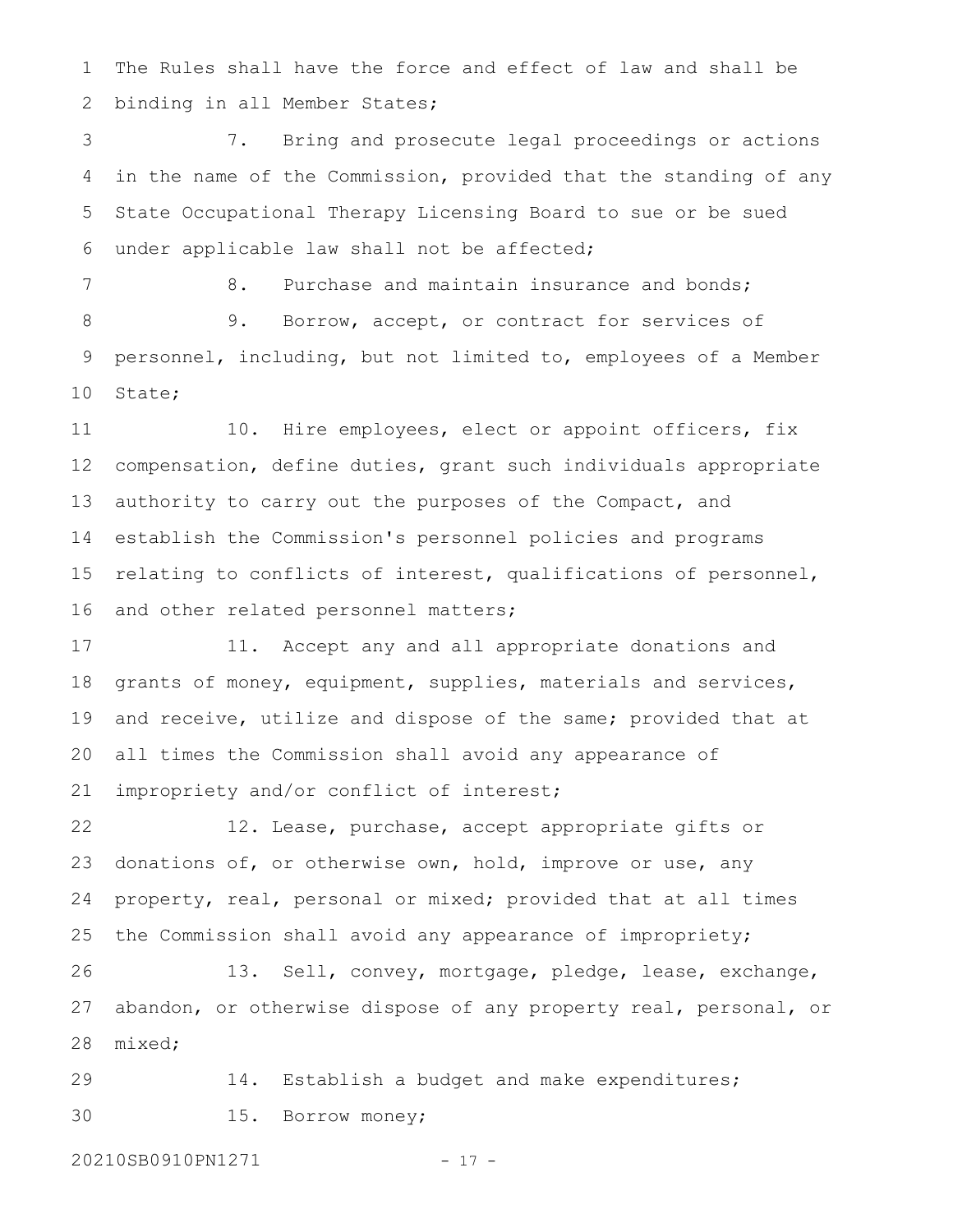16. Appoint committees, including standing committees composed of members, State regulators, State legislators or their representatives, and consumer representatives, and such other interested persons as may be designated in this Compact and the bylaws; 1 2 3 4 5

 17. Provide and receive information from, and cooperate with, law enforcement agencies; 6 7

 18. Establish and elect an Executive Committee; and 19. Perform such other functions as may be necessary or appropriate to achieve the purposes of this Compact consistent with the State regulation of Occupational Therapy licensure and practice. 8 9 10 11 12

 D. The Executive Committee 13

The Executive Committee shall have the power to act on behalf of the Commission according to the terms of this Compact. 14 15

 1. The Executive Committee shall be composed of nine members: 16 17

 a. Seven voting members who are elected by the Commission from the current membership of the Commission; b. One ex-officio, nonvoting member from a recognized national Occupational Therapy professional association; and 18 19 20 21 22

 c. One ex-officio, nonvoting member from a recognized national Occupational Therapy certification organization. 23 24 25

 2. The ex-officio members will be selected by their respective organizations. 26 27

 3. The Commission may remove any member of the Executive Committee as provided in bylaws. 28 29

 4. The Executive Committee shall meet at least 20210SB0910PN1271 - 18 -30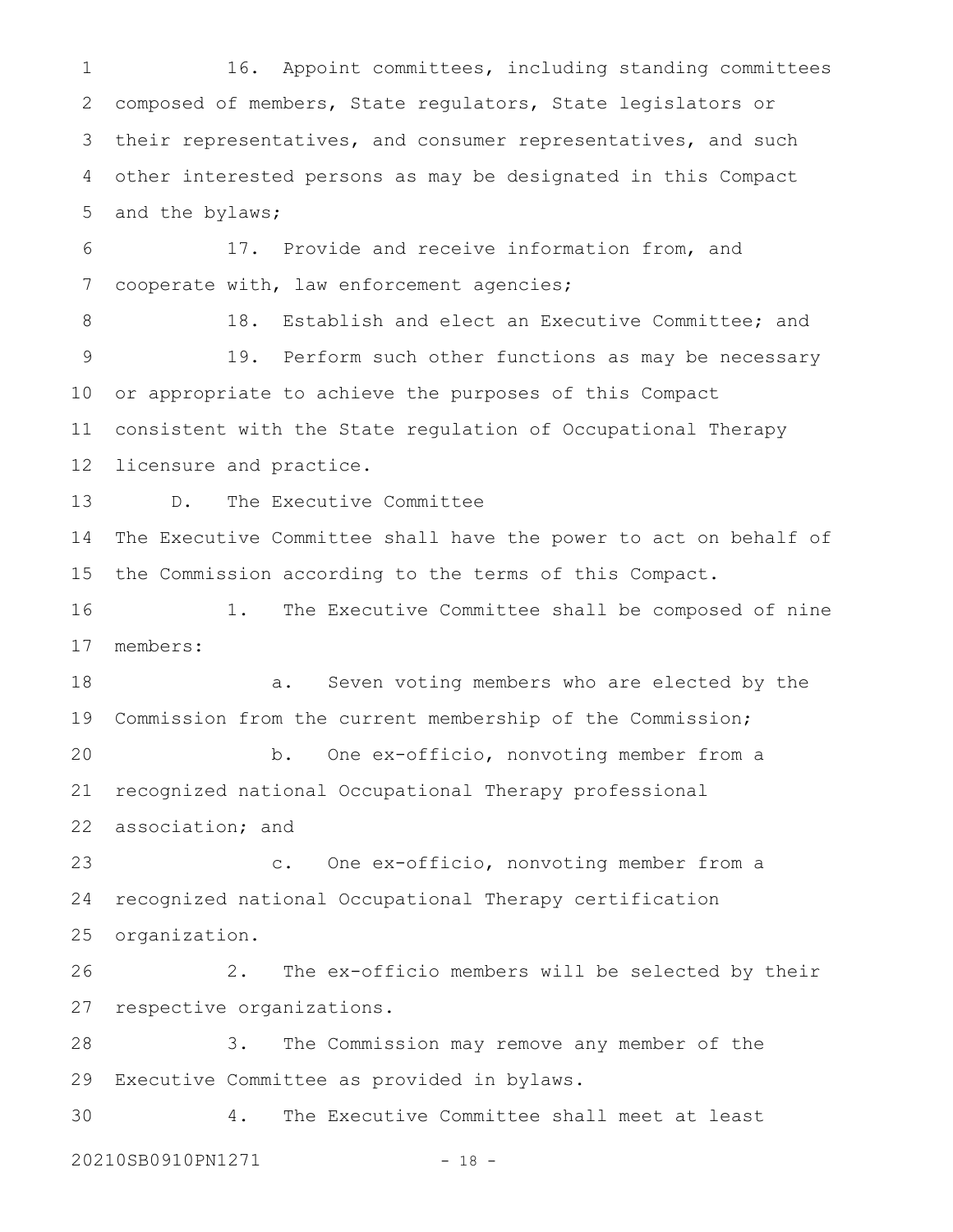annually. 1

 5. The Executive Committee shall have the following Duties and responsibilities: a. Recommend to the entire Commission changes to the Rules or bylaws, changes to this Compact legislation, fees paid by Compact Member States such as annual dues, and any Commission Compact fee charged to Licensees for the Compact Privilege; b. Ensure Compact administration services are appropriately provided, contractual or otherwise; c. Prepare and recommend the budget; d. Maintain financial records on behalf of the Commission; e. Monitor Compact compliance of Member States and provide compliance reports to the Commission; f. Establish additional committees as necessary; and g. Perform other duties as provided in Rules or bylaws. E. Meetings of the Commission 1. All meetings shall be open to the public, and public notice of meetings shall be given in the same manner as required under the Rulemaking provisions in Section 10. 2. The Commission or the Executive Committee or other committees of the Commission may convene in a closed, nonpublic meeting if the Commission or Executive Committee or other committees of the Commission must discuss: a. Non-compliance of a Member State with its obligations under the Compact; b. The employment, compensation, discipline or 20210SB0910PN1271 - 19 -2 3 4 5 6 7 8 9 10 11 12 13 14 15 16 17 18 19 20 21 22 23 24 25 26 27 28 29 30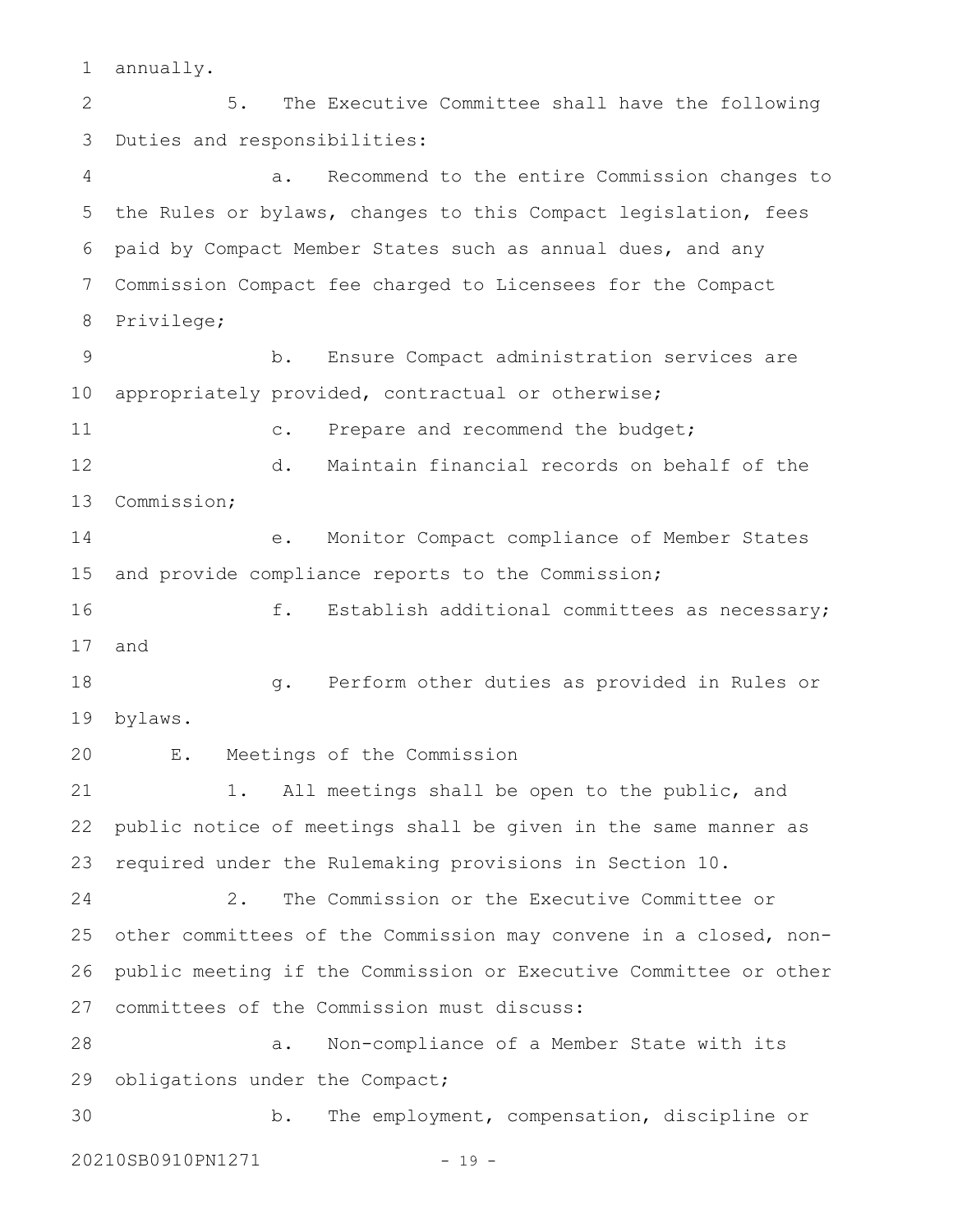other matters, practices or procedures related to specific employees or other matters related to the Commission's internal personnel practices and procedures; c. Current, threatened, or reasonably anticipated litigation; d. Negotiation of contracts for the purchase, lease, or sale of goods, services, or real estate; e. Accusing any person of a crime or formally censuring any person; f. Disclosure of trade secrets or commercial or financial information that is privileged or confidential; g. Disclosure of information of a personal nature where disclosure would constitute a clearly unwarranted invasion of personal privacy; h. Disclosure of investigative records compiled for law enforcement purposes; i. Disclosure of information related to any investigative reports prepared by or on behalf of or for use of the Commission or other committee charged with responsibility of investigation or determination of compliance issues pursuant to the Compact; or j. Matters specifically exempted from disclosure by federal or Member State statute. 3. If a meeting, or portion of a meeting, is closed pursuant to this provision, the Commission's legal counsel or designee shall certify that the meeting may be closed and shall reference each relevant exempting provision. 4. The Commission shall keep minutes that fully and clearly describe all matters discussed in a meeting and shall provide a full and accurate summary of actions taken, and the 1 2 3 4 5 6 7 8 9 10 11 12 13 14 15 16 17 18 19 20 21 22 23 24 25 26 27 28 29 30

20210SB0910PN1271 - 20 -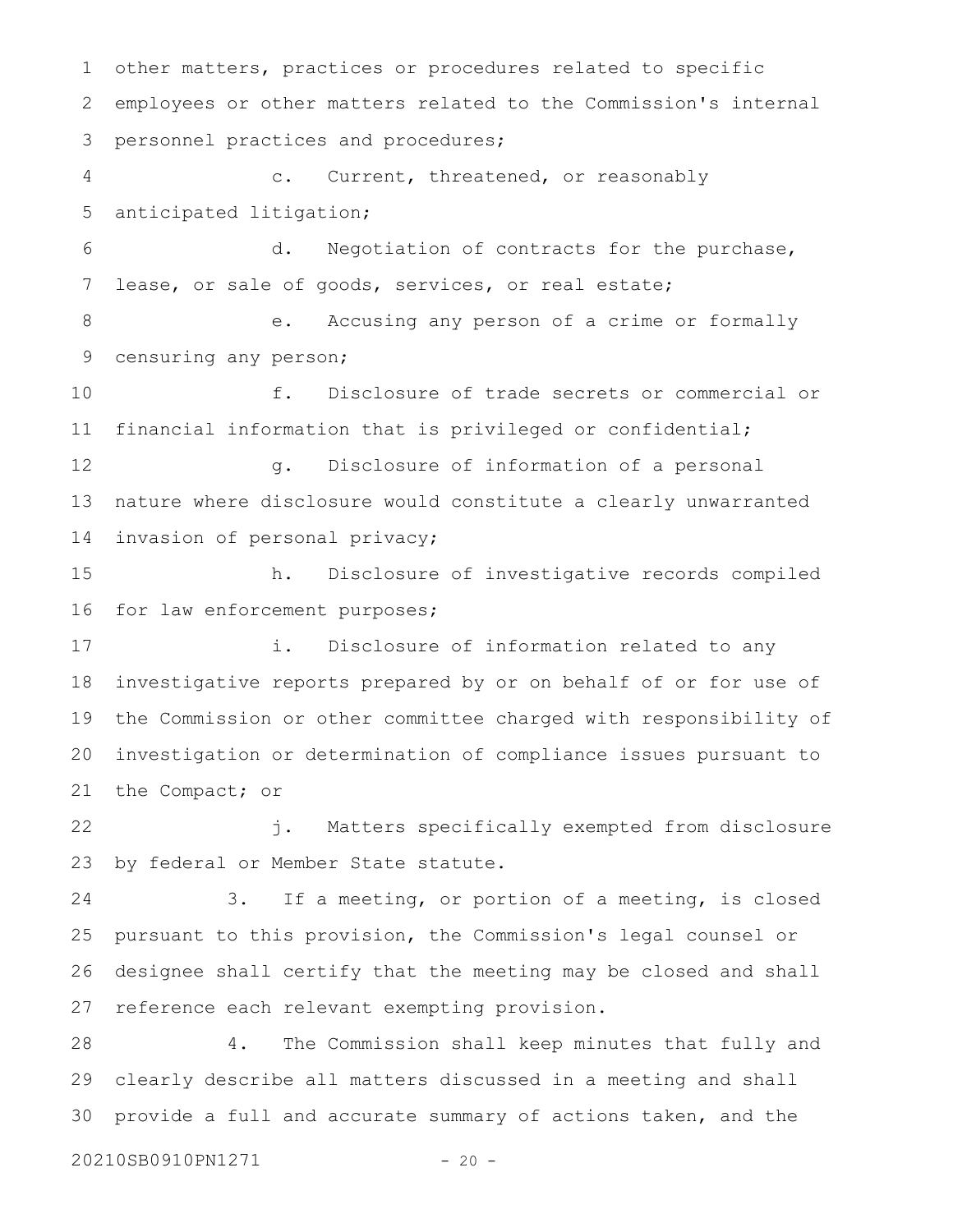reasons therefore, including a description of the views expressed. All documents considered in connection with an action shall be identified in such minutes. All minutes and documents of a closed meeting shall remain under seal, subject to release by a majority vote of the Commission or order of a court of competent jurisdiction. 1 2 3 4 5 6

7

F. Financing of the Commission

 1. The Commission shall pay, or provide for the payment of, the reasonable expenses of its establishment, organization, and ongoing activities. 8 9 10

 2. The Commission may accept any and all appropriate revenue sources, donations, and grants of money, equipment, supplies, materials, and services. 11 12 13

 3. The Commission may levy on and collect an annual assessment from each Member State or impose fees on other parties to cover the cost of the operations and activities of the Commission and its staff, which must be in a total amount sufficient to cover its annual budget as approved by the Commission each year for which revenue is not provided by other sources. The aggregate annual assessment amount shall be allocated based upon a formula to be determined by the Commission, which shall promulgate a Rule binding upon all Member States. 14 15 16 17 18 19 20 21 22 23

 4. The Commission shall not incur obligations of any kind prior to securing the funds adequate to meet the same; nor shall the Commission pledge the credit of any of the Member States, except by and with the authority of the Member State. 24 25 26 27

 5. The Commission shall keep accurate accounts of all receipts and disbursements. The receipts and disbursements of the Commission shall be subject to the audit and accounting 28 29 30

20210SB0910PN1271 - 21 -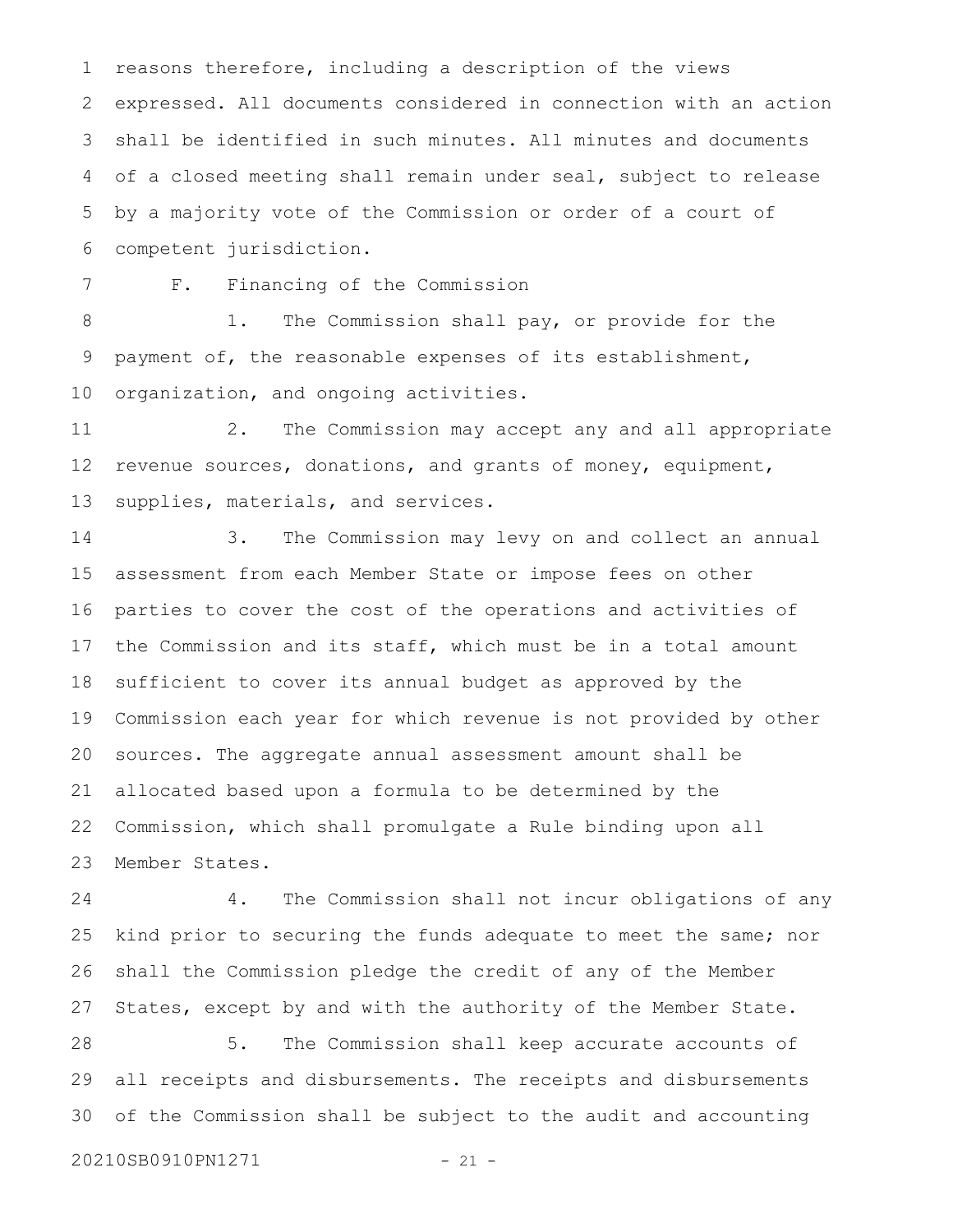procedures established under its bylaws. However, all receipts and disbursements of funds handled by the Commission shall be audited yearly by a certified or licensed public accountant, and the report of the audit shall be included in and become part of the annual report of the Commission. 1 2 3 4 5

 G. Qualified Immunity, Defense, and Indemnification 1. The members, officers, executive director, employees and representatives of the Commission shall be immune from suit and liability, either personally or in their official capacity, for any claim for damage to or loss of property or personal injury or other civil liability caused by or arising out of any actual or alleged act, error or omission that occurred, or that the person against whom the claim is made had a reasonable basis for believing occurred within the scope of Commission employment, duties or responsibilities; provided that nothing in this paragraph shall be construed to protect any such person from suit and/or liability for any damage, loss, injury, or liability caused by the intentional or willful or wanton misconduct of that person. 6 7 8 9 10 11 12 13 14 15 16 17 18 19

 2. The Commission shall defend any member, officer, executive director, employee, or representative of the Commission in any civil action seeking to impose liability arising out of any actual or alleged act, error, or omission that occurred within the scope of Commission employment, duties, or responsibilities, or that the person against whom the claim is made had a reasonable basis for believing occurred within the scope of Commission employment, duties, or responsibilities; provided that nothing herein shall be construed to prohibit that person from retaining his or her own counsel; and provided further, that the actual or alleged act, error, or omission did 20210SB0910PN1271 - 22 -20 21 22 23 24 25 26 27 28 29 30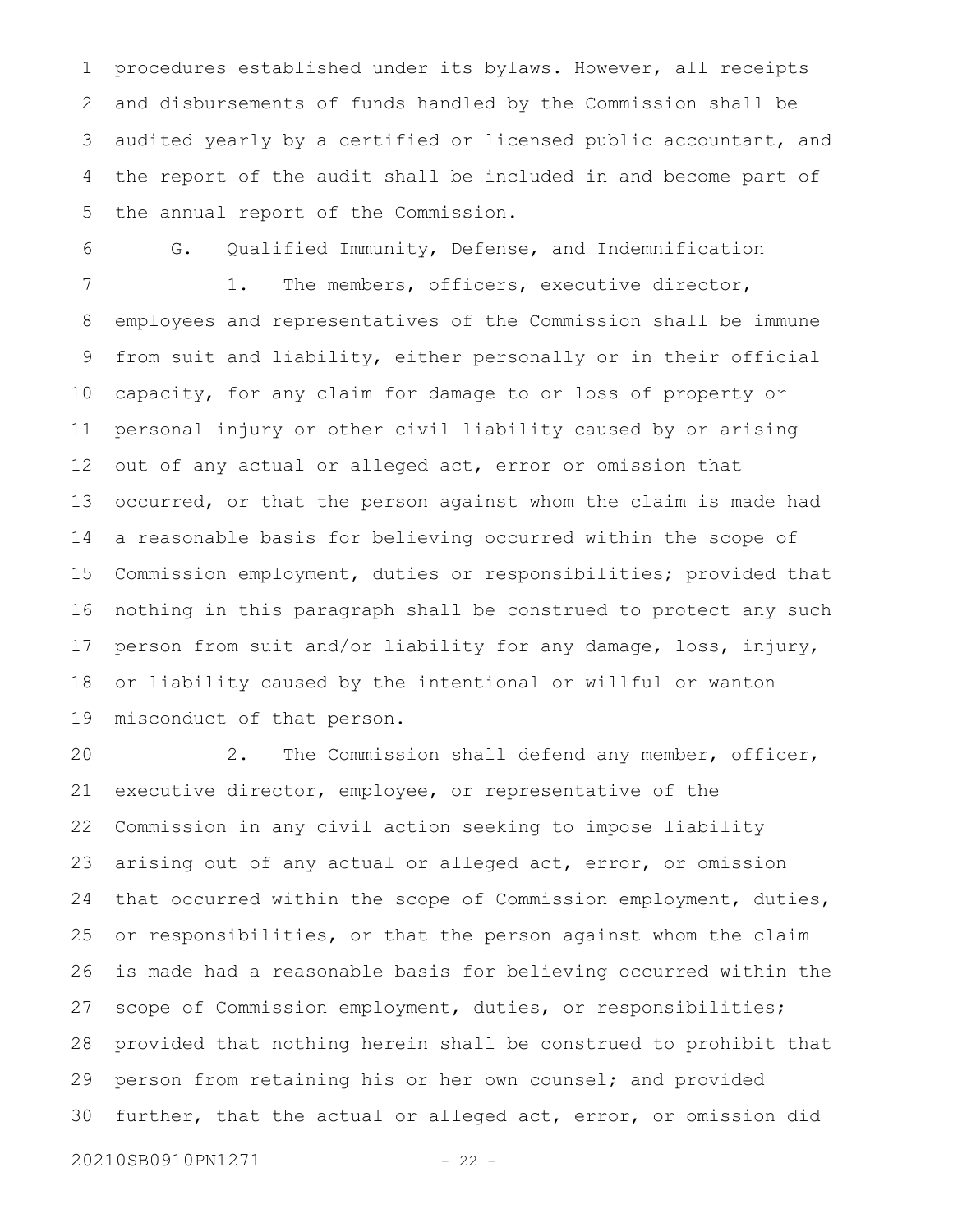not result from that person's intentional or willful or wanton misconduct. 1 2

 3. The Commission shall indemnify and hold harmless any member, officer, executive director, employee, or representative of the Commission for the amount of any settlement or judgment obtained against that person arising out of any actual or alleged act, error or omission that occurred within the scope of Commission employment, duties, or responsibilities, or that such person had a reasonable basis for believing occurred within the scope of Commission employment, duties, or responsibilities, provided that the actual or alleged act, error, or omission did not result from the intentional or willful or wanton misconduct of that person. 3 4 5 6 7 8 9 10 11 12 13

14

SECTION 9. DATA SYSTEM

 A. The Commission shall provide for the development, maintenance, and utilization of a coordinated database and reporting system containing licensure, Adverse Action, and Investigative Information on all licensed individuals in Member States. 15 16 17 18 19

 B. A Member State shall submit a uniform data set to the Data System on all individuals to whom this Compact is applicable (utilizing a unique identifier) as required by the Rules of the Commission, including: 20 21 22 23

24

1. Identifying information;

25

2. Licensure data;

 3. Adverse Actions against a license or Compact Privilege; 26 27

 4. Non-confidential information related to Alternative Program participation; 28 29

 5. Any denial of application for licensure, and the 20210SB0910PN1271 - 23 -30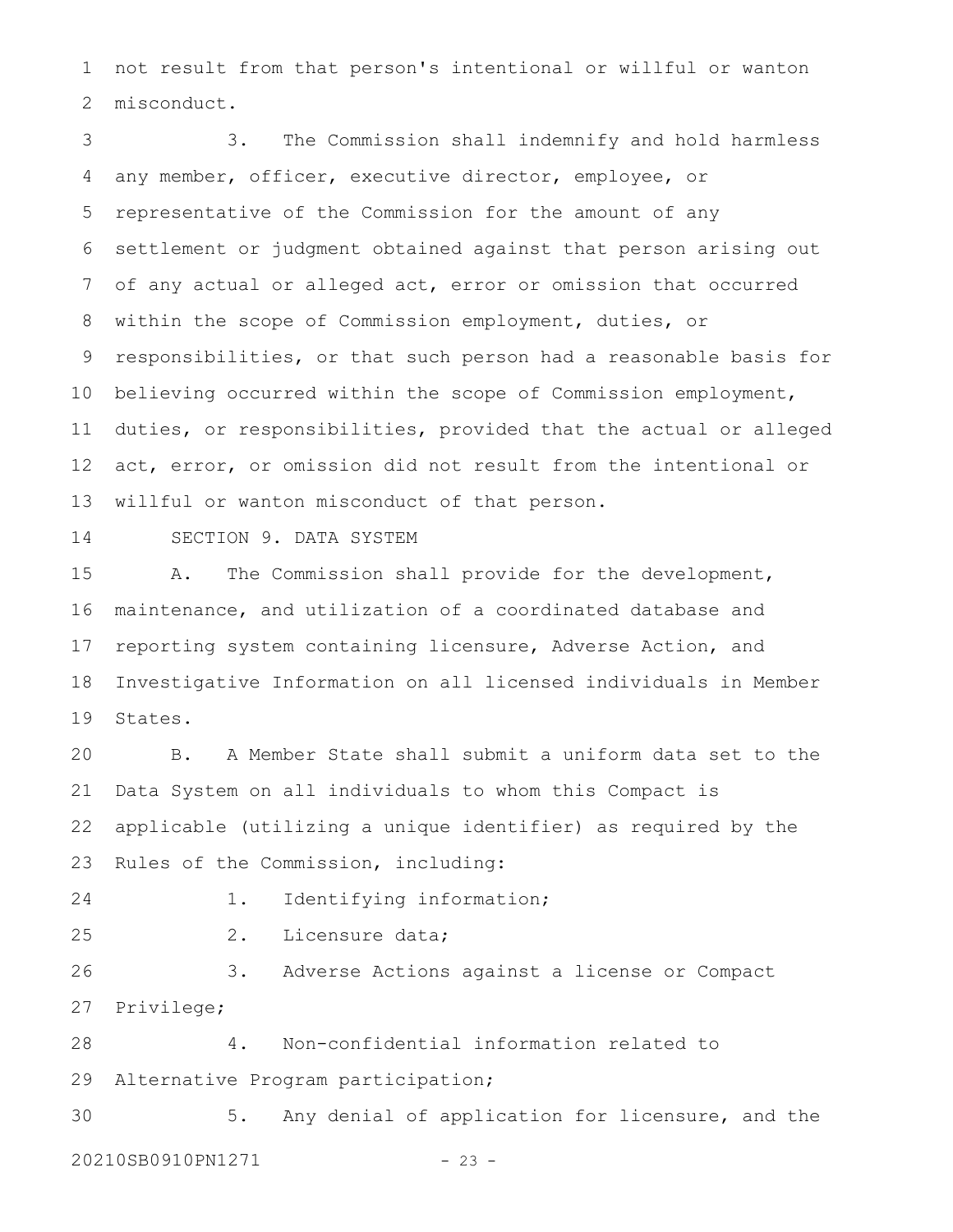reason(s) for such denial; 1

 6. Other information that may facilitate the administration of this Compact, as determined by the Rules of the Commission; and 2 3 4

 7. Current Significant Investigative Information. C. Current Significant Investigative Information and other Investigative Information pertaining to a Licensee in any Member State will only be available to other Member States. D. The Commission shall promptly notify all Member States of any Adverse Action taken against a Licensee or an individual applying for a license. Adverse Action information pertaining to a Licensee in any Member State will be available to any other Member State. 5 6 7 8 9 10 11 12 13

 E. Member States contributing information to the Data System may designate information that may not be shared with the public without the express permission of the contributing State. 14 15 16

 F. Any information submitted to the Data System that is subsequently required to be expunged by the laws of the Member State contributing the information shall be removed from the Data System. 17 18 19 20

 SECTION 10. RULEMAKING 21

 A. The Commission shall exercise its Rulemaking powers pursuant to the criteria set forth in this Section and the Rules adopted thereunder. Rules and amendments shall become binding as of the date specified in each Rule or amendment. 22 23 24 25

 B. The Commission shall promulgate reasonable rules in order to effectively and efficiently achieve the purposes of the Compact. Notwithstanding the foregoing, in the event the Commission exercises its rulemaking authority in a manner that is beyond the scope of the purposes of the Compact, or the 26 27 28 29 30

20210SB0910PN1271 - 24 -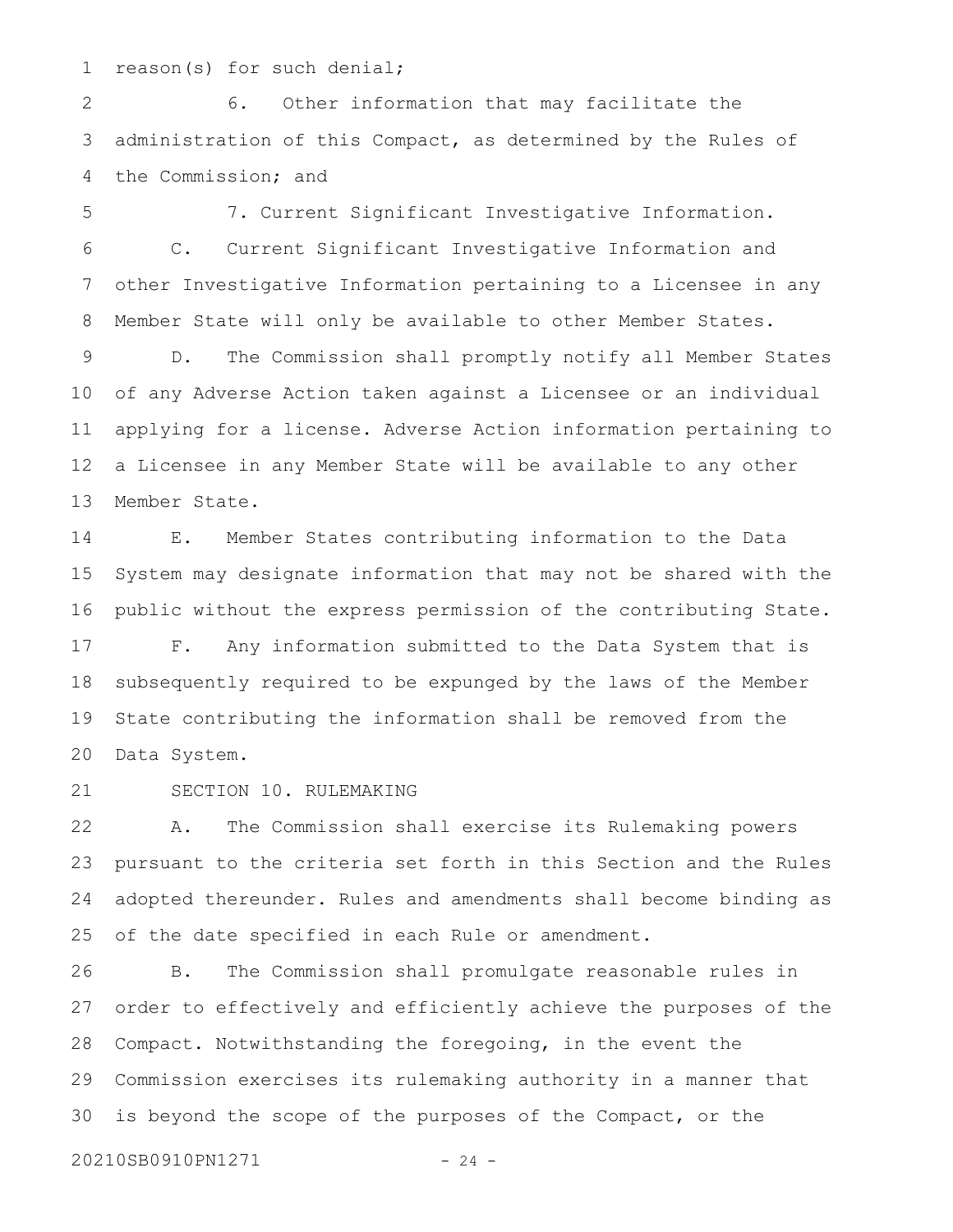powers granted hereunder, then such an action by the Commission shall be invalid and have no force and effect. 1 2

 C. If a majority of the legislatures of the Member States rejects a Rule, by enactment of a statute or resolution in the same manner used to adopt the Compact within 4 years of the date of adoption of the Rule, then such Rule shall have no further force and effect in any Member State. 3 4 5 6 7

 D. Rules or amendments to the Rules shall be adopted at a regular or special meeting of the Commission. 8 9

 E. Prior to promulgation and adoption of a final Rule or Rules by the Commission, and at least thirty (30) days in advance of the meeting at which the Rule will be considered and voted upon, the Commission shall file a Notice of Proposed Rulemaking: 10 11 12 13 14

 1. On the website of the Commission or other publicly accessible platform; and 15 16

 2. On the website of each Member State Occupational Therapy Licensing Board or other publicly accessible platform or the publication in which each State would otherwise publish proposed Rules. 17 18 19 20

 F. The Notice of Proposed Rulemaking shall include: 1. The proposed time, date, and location of the meeting in which the Rule will be considered and voted upon; 21 22 23

 2. The text of the proposed Rule or amendment and the reason for the proposed Rule; 24 25

 3. A request for comments on the proposed Rule from any interested person; and 26 27

 4. The manner in which interested persons may submit notice to the Commission of their intention to attend the public hearing and any written comments. 28 29 30

20210SB0910PN1271 - 25 -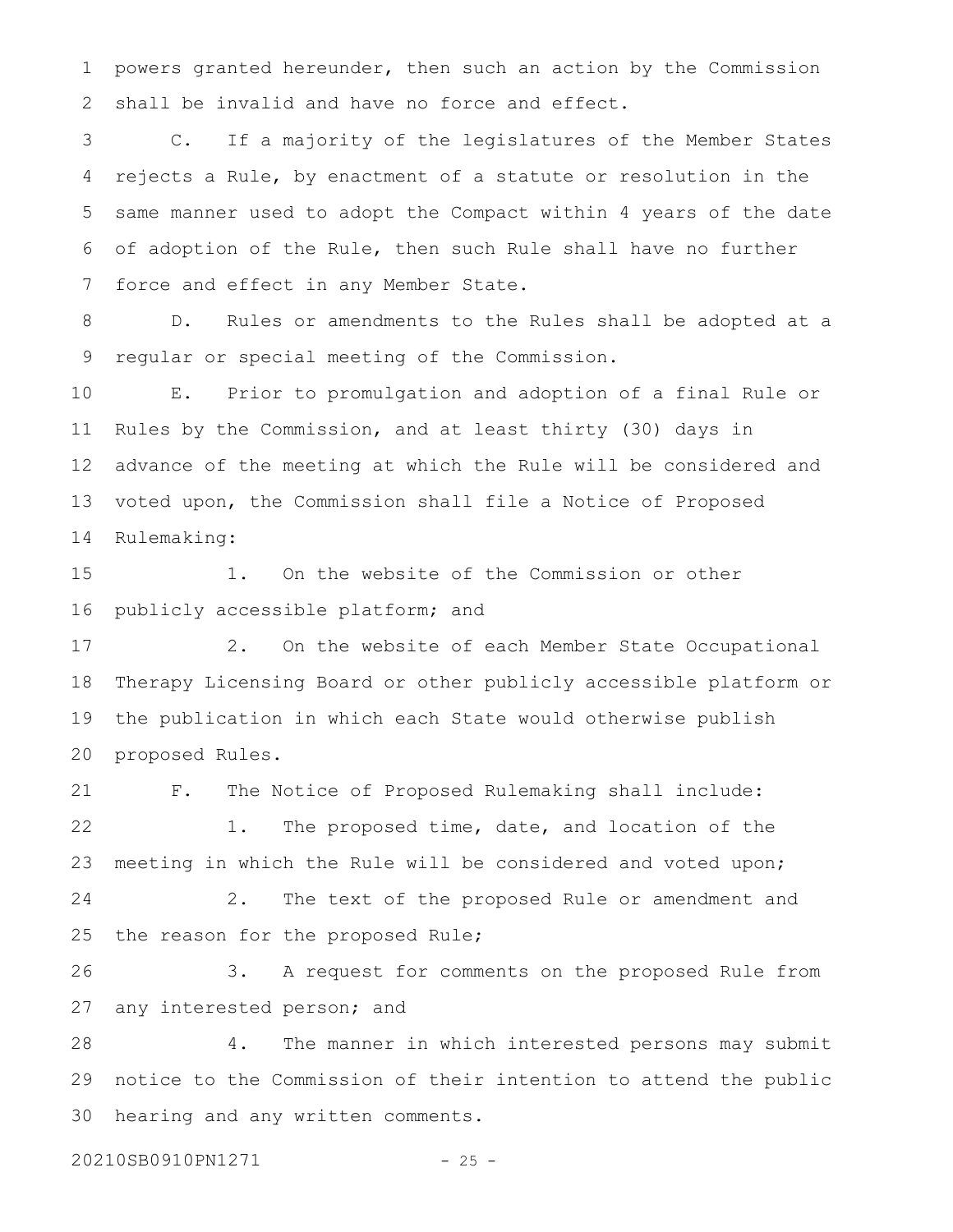G. Prior to adoption of a proposed Rule, the Commission shall allow persons to submit written data, facts, opinions, and arguments, which shall be made available to the public. 1 2 3

 H. The Commission shall grant an opportunity for a public hearing before it adopts a Rule or amendment if a hearing is requested by: 4 5 6

1. At least twenty five (25) persons;

 2. A State or federal governmental subdivision or agency; or 8 9

 3. An association or organization having at least twenty five (25) members. 10 11

 I. If a hearing is held on the proposed Rule or amendment, the Commission shall publish the place, time, and date of the scheduled public hearing. If the hearing is held via electronic means, the Commission shall publish the mechanism for access to the electronic hearing. 12 13 14 15 16

 1. All persons wishing to be heard at the hearing shall notify the executive director of the Commission or other designated member in writing of their desire to appear and testify at the hearing not less than five (5) business days before the scheduled date of the hearing. 17 18 19 20 21

 2. Hearings shall be conducted in a manner providing each person who wishes to comment a fair and reasonable opportunity to comment orally or in writing. 22 23 24

 3. All hearings will be recorded. A copy of the recording will be made available on request. 25 26

 4. Nothing in this section shall be construed as requiring a separate hearing on each Rule. Rules may be grouped for the convenience of the Commission at hearings required by this section. 27 28 29 30

20210SB0910PN1271 - 26 -

7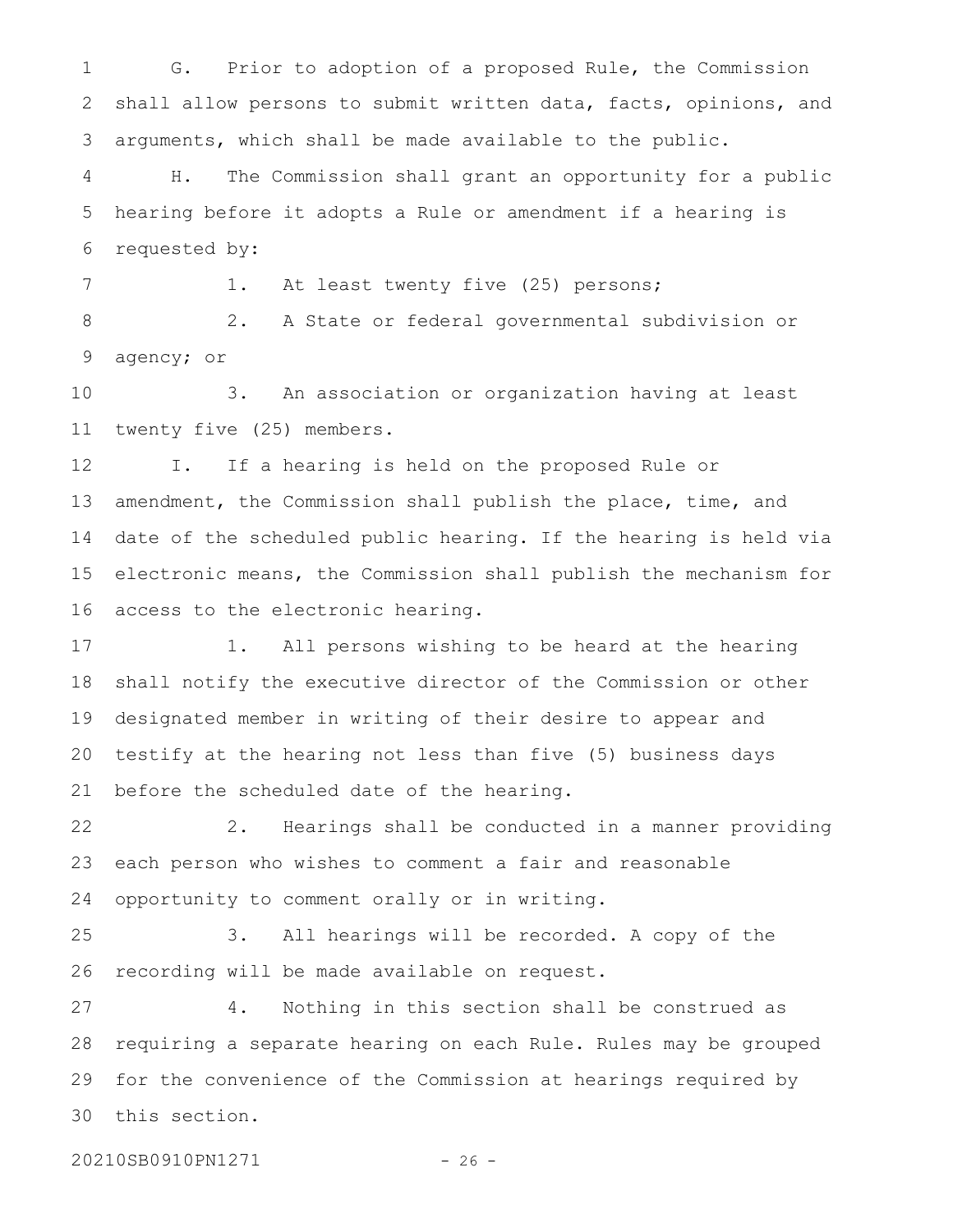J. Following the scheduled hearing date, or by the close of business on the scheduled hearing date if the hearing was not held, the Commission shall consider all written and oral comments received. 1 2 3 4

 K. If no written notice of intent to attend the public hearing by interested parties is received, the Commission may proceed with promulgation of the proposed Rule without a public hearing. 5 6 7 8

 L. The Commission shall, by majority vote of all members, take final action on the proposed Rule and shall determine the effective date of the Rule, if any, based on the Rulemaking record and the full text of the Rule. 9 10 11 12

 M. Upon determination that an emergency exists, the Commission may consider and adopt an emergency Rule without prior notice, opportunity for comment, or hearing, provided that the usual Rulemaking procedures provided in the Compact and in this section shall be retroactively applied to the Rule as soon as reasonably possible, in no event later than ninety (90) days after the effective date of the Rule. For the purposes of this provision, an emergency Rule is one that must be adopted immediately in order to: 13 14 15 16 17 18 19 20 21

 1. Meet an imminent threat to public health, safety, or welfare; 22 23

 2. Prevent a loss of Commission or Member State funds; 24 25

 3. Meet a deadline for the promulgation of an administrative Rule that is established by federal law or Rule; or 26 27 28

 4. Protect public health and safety. 29

 N. The Commission or an authorized committee of the 30

20210SB0910PN1271 - 27 -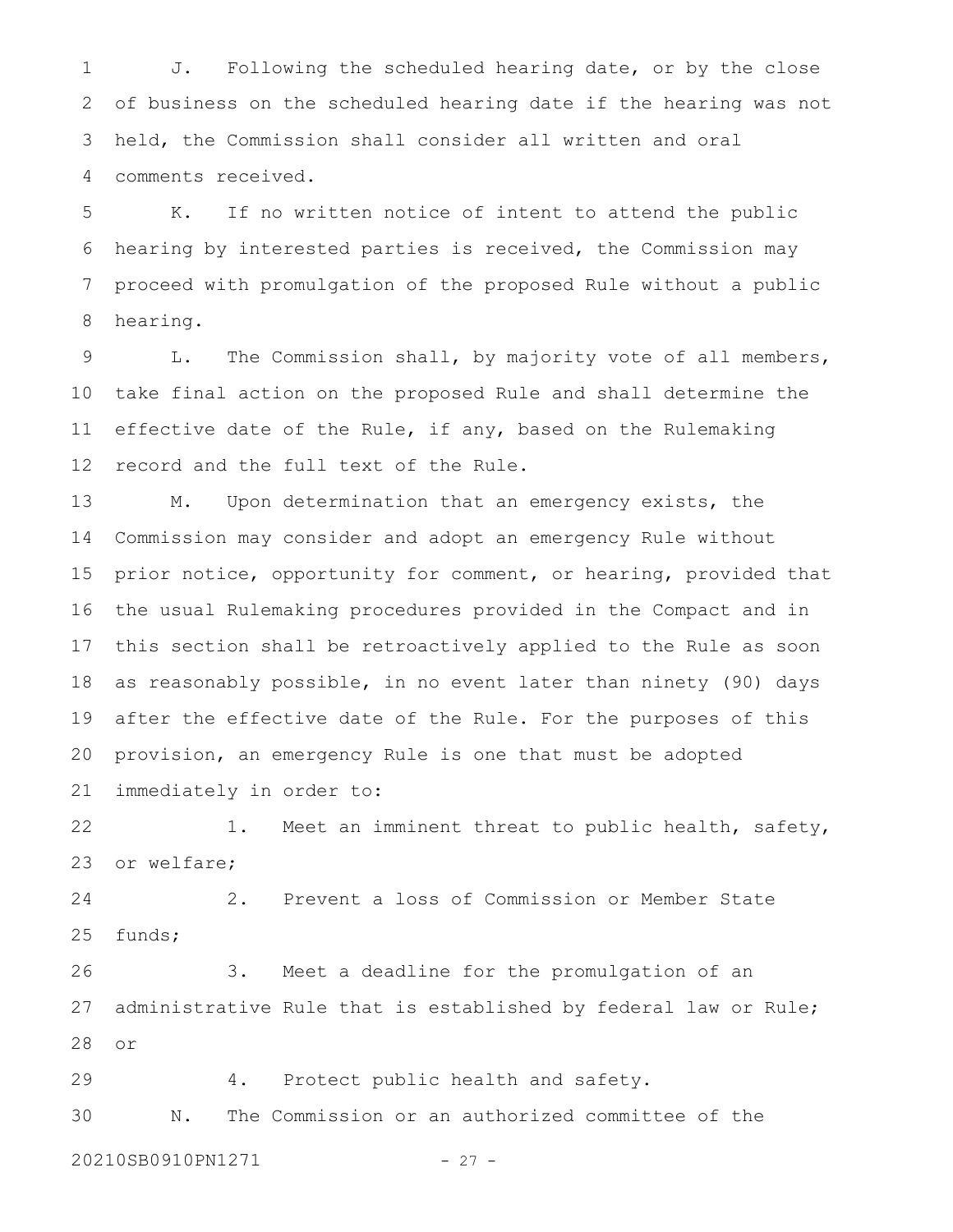Commission may direct revisions to a previously adopted Rule or amendment for purposes of correcting typographical errors, errors in format, errors in consistency, or grammatical errors. Public notice of any revisions shall be posted on the website of the Commission. The revision shall be subject to challenge by any person for a period of thirty (30) days after posting. The revision may be challenged only on grounds that the revision results in a material change to a Rule. A challenge shall be made in writing and delivered to the chair of the Commission prior to the end of the notice period. If no challenge is made, the revision will take effect without further action. If the revision is challenged, the revision may not take effect without the approval of the Commission. 1 2 3 4 5 6 7 8 9 10 11 12 13

 SECTION 11. OVERSIGHT, DISPUTE RESOLUTION, AND ENFORCEMENT A. Oversight 14 15

 1. The executive, legislative, and judicial branches of State government in each Member State shall enforce this Compact and take all actions necessary and appropriate to effectuate the Compact's purposes and intent. The provisions of this Compact and the Rules promulgated hereunder shall have standing as statutory law. 16 17 18 19 20 21

 2. All courts shall take judicial notice of the Compact and the Rules in any judicial or administrative proceeding in a Member State pertaining to the subject matter of this Compact which may affect the powers, responsibilities, or actions of the Commission. 22 23 24 25 26

 3. The Commission shall be entitled to receive service of process in any such proceeding, and shall have standing to intervene in such a proceeding for all purposes. Failure to provide service of process to the Commission shall 27 28 29 30

```
20210SB0910PN1271 - 28 -
```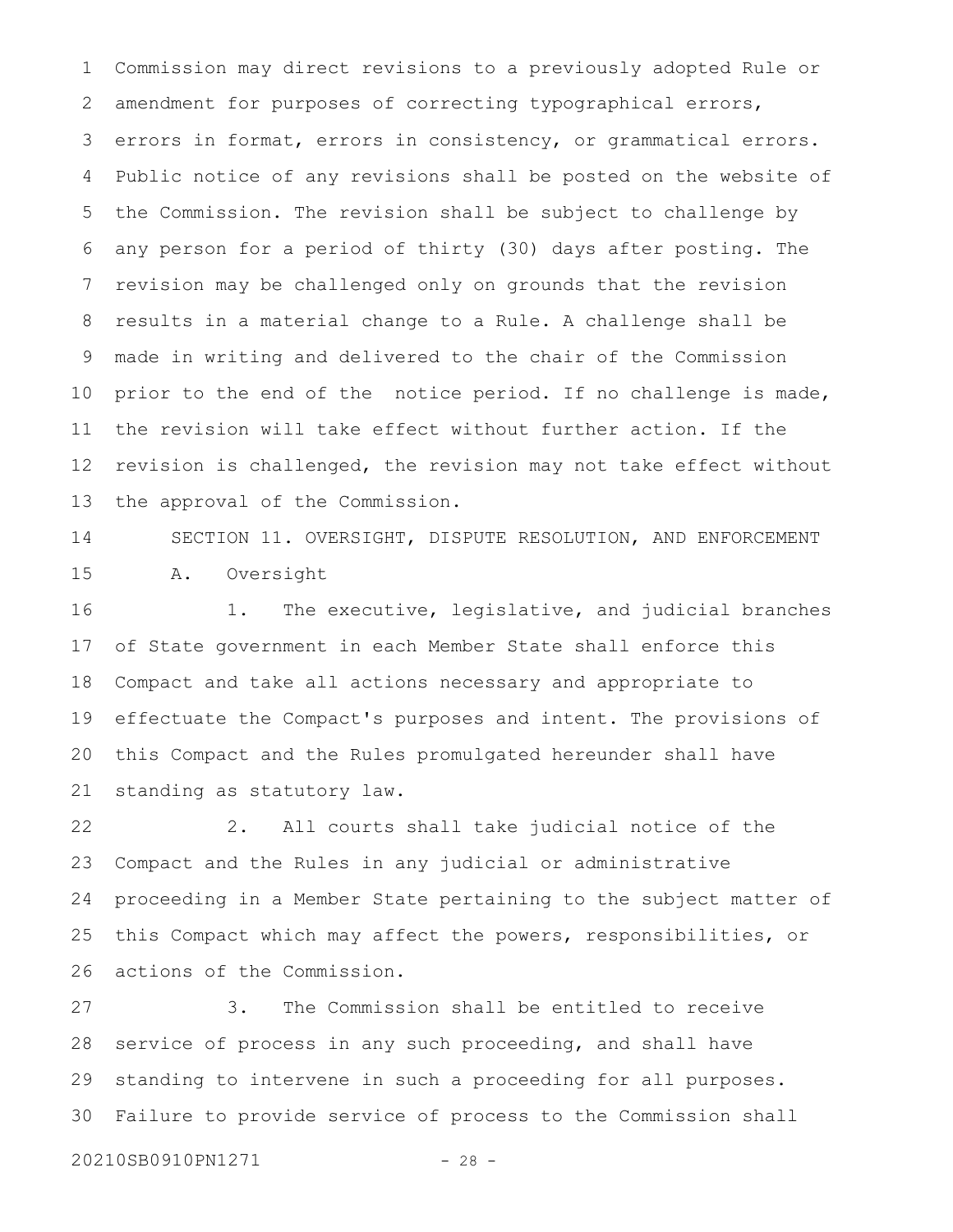render a judgment or order void as to the Commission, this Compact, or promulgated Rules. 1 2

 B. Default, Technical Assistance, and Termination 1. If the Commission determines that a Member State has defaulted in the performance of its obligations or responsibilities under this Compact or the promulgated Rules, the Commission shall: 3 4 5 6 7

 a. Provide written notice to the defaulting State and other Member States of the nature of the default, the proposed means of curing the default and/or any other action to be taken by the Commission; and 8 9 10 11

 b. Provide remedial training and specific technical assistance regarding the default. 12 13

 2. If a State in default fails to cure the default, the defaulting State may be terminated from the Compact upon an affirmative vote of a majority of the Member States, and all rights, privileges and benefits conferred by this Compact may be terminated on the effective date of termination. A cure of the default does not relieve the offending State of obligations or liabilities incurred during the period of default. 14 15 16 17 18 19 20

 3. Termination of membership in the Compact shall be imposed only after all other means of securing compliance have been exhausted. Notice of intent to suspend or terminate shall be given by the Commission to the governor, the majority and minority leaders of the defaulting State's legislature, and each of the Member States. 21 22 23 24 25 26

 4. A State that has been terminated is responsible for all assessments, obligations, and liabilities incurred through the effective date of termination, including obligations that extend beyond the effective date of termination. 27 28 29 30

20210SB0910PN1271 - 29 -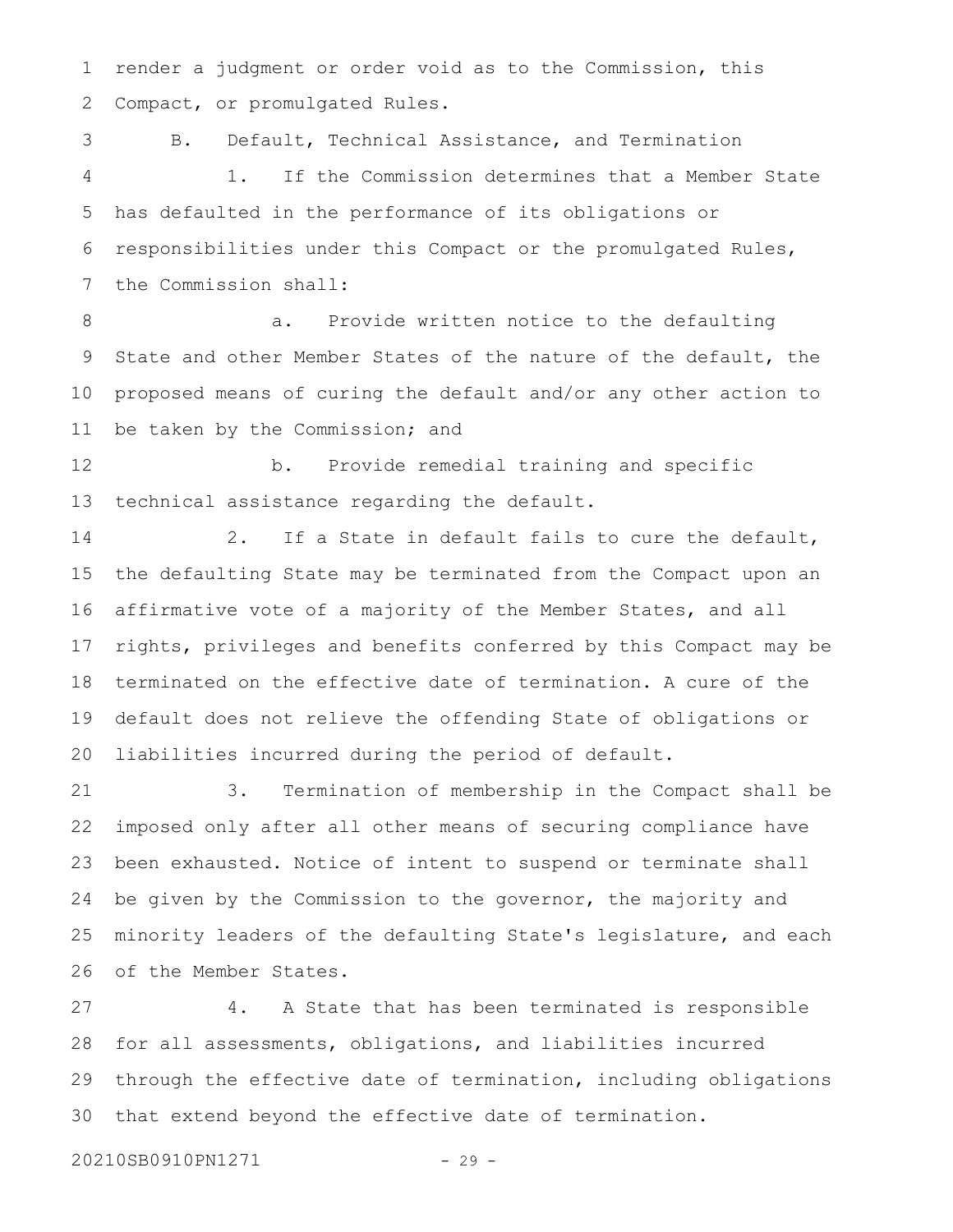5. The Commission shall not bear any costs related to a State that is found to be in default or that has been terminated from the Compact, unless agreed upon in writing between the Commission and the defaulting State. 1 2 3 4

 6. The defaulting State may appeal the action of the Commission by petitioning the U.S. District Court for the District of Columbia or the federal district where the Commission has its principal offices. The prevailing member shall be awarded all costs of such litigation, including reasonable attorney's fees. 5 6 7 8 9 10

 C. Dispute Resolution 11

 1. Upon request by a Member State, the Commission shall attempt to resolve disputes related to the Compact that arise among Member States and between member and non-Member States. 12 13 14 15

 2. The Commission shall promulgate a Rule providing for both mediation and binding dispute resolution for disputes as appropriate. 16 17 18

 D. Enforcement 19

 1. The Commission, in the reasonable exercise of its discretion, shall enforce the provisions and Rules of this Compact. 20 21 22

 2. By majority vote, the Commission may initiate legal action in the United States District Court for the District of Columbia or the federal district where the Commission has its principal offices against a Member State in default to enforce compliance with the provisions of the Compact and its promulgated Rules and bylaws. The relief sought may include both injunctive relief and damages. In the event judicial enforcement is necessary, the prevailing member shall 23 24 25 26 27 28 29 30

20210SB0910PN1271 - 30 -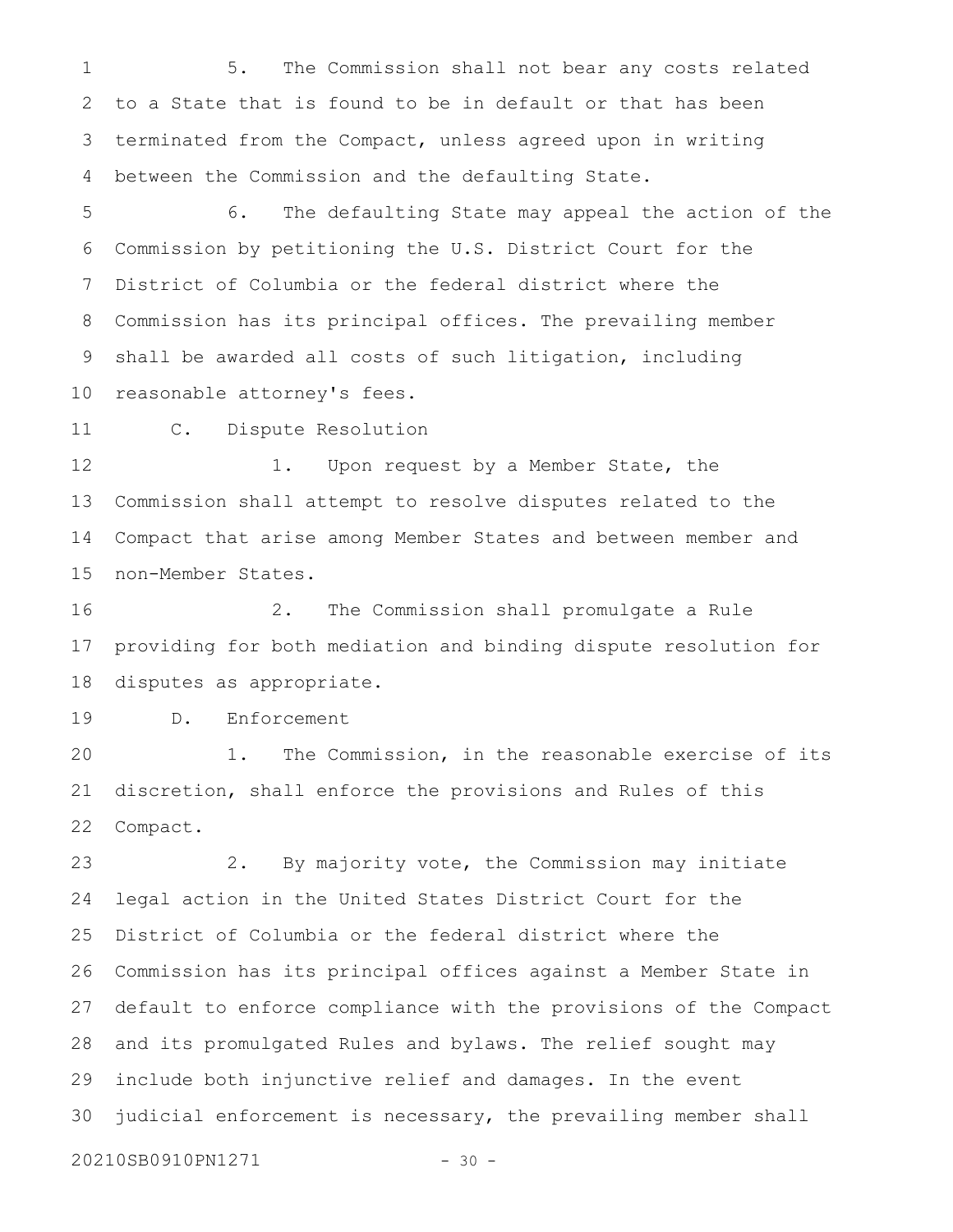be awarded all costs of such litigation, including reasonable attorney's fees. 1 2

 3. The remedies herein shall not be the exclusive remedies of the Commission. The Commission may pursue any other remedies available under federal or State law. 3 4 5

 SECTION 12. DATE OF IMPLEMENTATION OF THE INTERSTATE COMMISSION FOR OCCUPATIONAL THERAPY PRACTICE AND ASSOCIATED RULES, WITHDRAWAL, AND AMENDMENT 6 7 8

 A. The Compact shall come into effect on the date on which the Compact statute is enacted into law in the tenth Member State. The provisions, which become effective at that time, shall be limited to the powers granted to the Commission relating to assembly and the promulgation of Rules. Thereafter, the Commission shall meet and exercise Rulemaking powers necessary to the implementation and administration of the Compact. 9 10 11 12 13 14 15 16

 B. Any State that joins the Compact subsequent to the Commission's initial adoption of the Rules shall be subject to the Rules as they exist on the date on which the Compact becomes law in that State. Any Rule that has been previously adopted by the Commission shall have the full force and effect of law on the day the Compact becomes law in that State. 17 18 19 20 21 22

 C. Any Member State may withdraw from this Compact by enacting a statute repealing the same. 23 24

 1. A Member State's withdrawal shall not take effect until six (6) months after enactment of the repealing statute. 2. Withdrawal shall not affect the continuing requirement of the withdrawing State's Occupational Therapy Licensing Board to comply with the investigative and Adverse Action reporting requirements of this act prior to the effective 20210SB0910PN1271 - 31 -25 26 27 28 29 30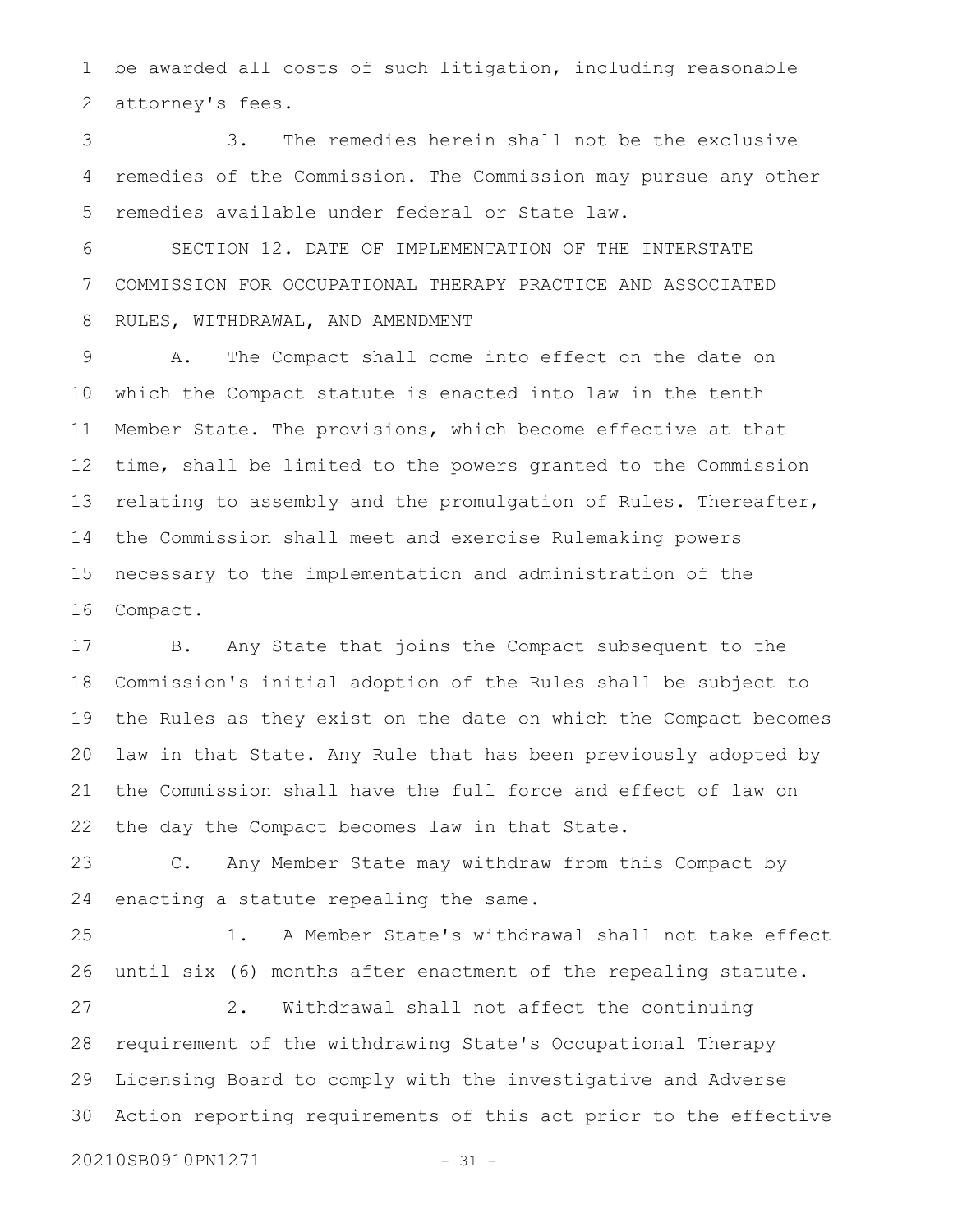date of withdrawal. 1

 D. Nothing contained in this Compact shall be construed to invalidate or prevent any Occupational Therapy licensure agreement or other cooperative arrangement between a Member State and a non-Member State that does not conflict with the provisions of this Compact. 2 3 4 5 6

 E. This Compact may be amended by the Member States. No amendment to this Compact shall become effective and binding upon any Member State until it is enacted into the laws of all Member States. 7 8 9 10

 SECTION 13. CONSTRUCTION AND SEVERABILITY 11

This Compact shall be liberally construed so as to effectuate the purposes thereof. The provisions of this Compact shall be severable and if any phrase, clause, sentence or provision of this Compact is declared to be contrary to the constitution of any Member State or of the United States or the applicability thereof to any government, agency, person, or circumstance is held invalid, the validity of the remainder of this Compact and the applicability thereof to any government, agency, person, or circumstance shall not be affected thereby. If this Compact shall be held contrary to the constitution of any Member State, the Compact shall remain in full force and effect as to the remaining Member States and in full force and effect as to the Member State affected as to all severable matters. 12 13 14 15 16 17 18 19 20 21 22 23 24

25

 SECTION 14. BINDING EFFECT OF COMPACT AND OTHER LAWS A. A Licensee providing Occupational Therapy in a Remote State under the Compact Privilege shall function within the laws and regulations of the Remote State. 26 27 28

 B. Nothing herein prevents the enforcement of any other law of a Member State that is not inconsistent with the Compact. 29 30

20210SB0910PN1271 - 32 -